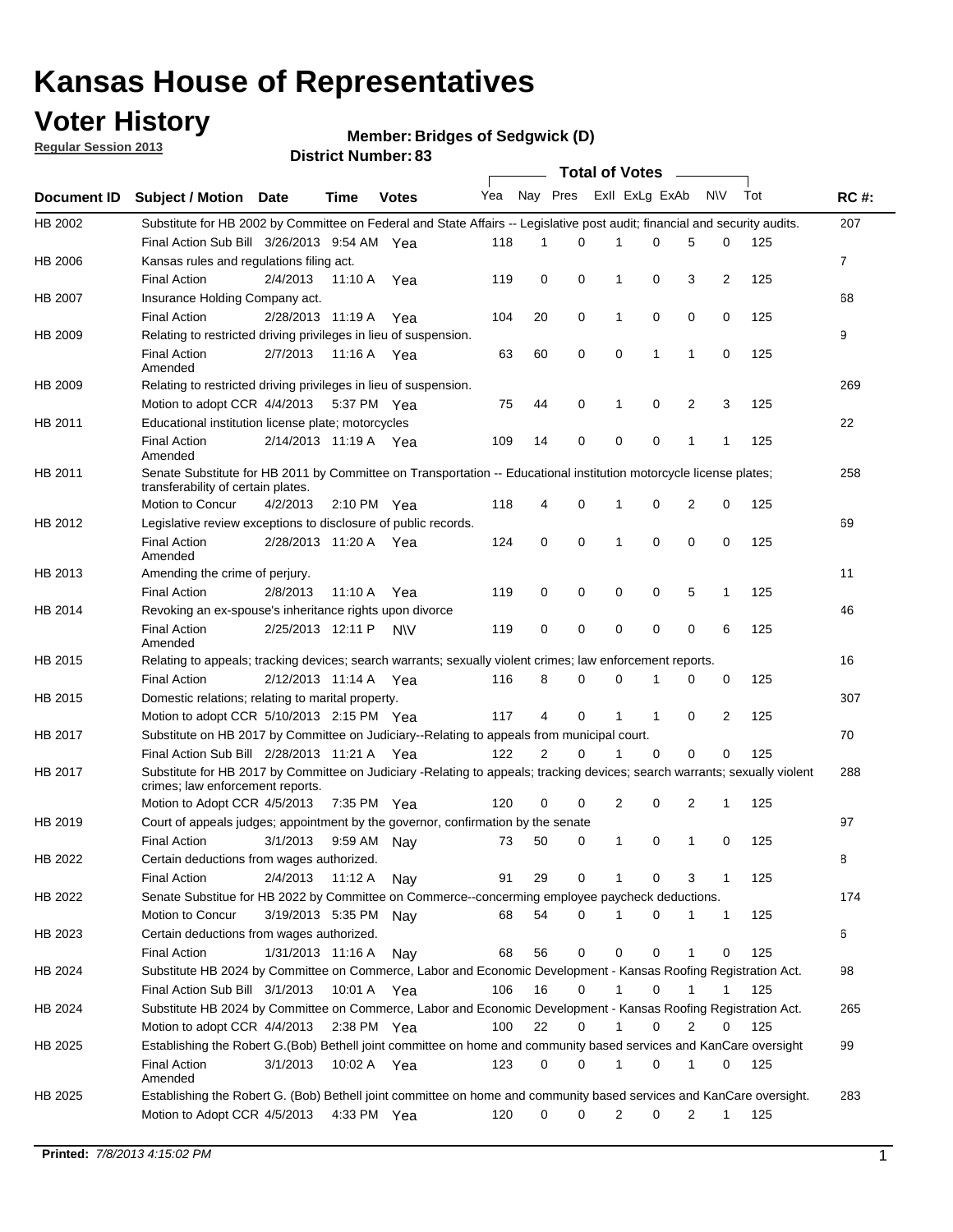## **Voter History**

**Member: Bridges of Sedgwick (D)** 

**Regular Session 2013**

|             |                                                                                                                                                                                                                                                       |                       |             |              |     |                | <b>Total of Votes</b> |   |                |                |           |     |             |
|-------------|-------------------------------------------------------------------------------------------------------------------------------------------------------------------------------------------------------------------------------------------------------|-----------------------|-------------|--------------|-----|----------------|-----------------------|---|----------------|----------------|-----------|-----|-------------|
| Document ID | <b>Subject / Motion Date</b>                                                                                                                                                                                                                          |                       | Time        | <b>Votes</b> | Yea | Nay Pres       |                       |   | Exll ExLg ExAb |                | <b>NV</b> | Tot | <b>RC#:</b> |
| HB 2028     | Providing for venue in Shawnee County District Court in certain forfeiture proceedings                                                                                                                                                                |                       |             |              |     |                |                       |   |                |                |           |     | 12          |
|             | <b>Final Action</b><br>Amended                                                                                                                                                                                                                        | 2/8/2013              | 11:12 A Yea |              | 119 | 1              | $\Omega$              | 0 | 0              | 5              | 0         | 125 |             |
| HB 2028     | Providing for venue in Shawnee County District Court in certain forfeiture proceedings                                                                                                                                                                | 3/25/2013 9:36 AM Yea |             |              | 120 | 0              | 0                     | 2 | 0              | 2              | 1         | 125 | 199         |
|             | Motion to Concur                                                                                                                                                                                                                                      |                       |             |              |     |                |                       |   |                |                |           |     |             |
| HB 2030     | Creating wounded warrior deer hunting permits for injured combat veterans.<br><b>Final Action</b>                                                                                                                                                     | 2/15/2013 11:16 A     |             | Yea          | 115 | 0              | 0                     | 2 | $\overline{2}$ | 3              | 3         | 125 | 25          |
| HB 2033     | Amended<br>Concerning the regulation of knives                                                                                                                                                                                                        |                       |             |              |     |                |                       |   |                |                |           |     | 143         |
|             | <b>Final Action</b>                                                                                                                                                                                                                                   | 3/7/2013              | 12:12 P     | Nav          | 93  | 28             | 0                     | 1 | 0              | 3              | 0         | 125 |             |
| HB 2033     | Concerning the regulation of knives.                                                                                                                                                                                                                  |                       |             |              |     |                |                       |   |                |                |           |     | 270         |
|             | Motion to adopt CCR 4/4/2013                                                                                                                                                                                                                          |                       | 5:43 PM     | Nav          | 95  | 26             | 0                     |   | 0              | 3              | 0         | 125 |             |
| HB 2034     | Human trafficking; crimes of commercial sexual exploitation of a child, selling sexual relations, promoting the sale of sexual<br>relations and buying sexual relations; children in need of care; staff secure faciliies.                            |                       |             |              |     |                |                       |   |                |                |           |     | 17          |
|             | <b>Final Action</b><br>Amended                                                                                                                                                                                                                        | 2/12/2013 11:16 A Yea |             |              | 124 | $\Omega$       | 0                     | 0 | 1              | 0              | 0         | 125 |             |
| HB 2034     | S Sub for HB 2034 by Committee on Judiciary - Human trafficking; crimes of commercial sexual exploitation of a child, selling<br>sexual relations, promoting the sale of sexual relations and buying sexual relations; children in need of care;staff |                       |             |              |     |                |                       |   |                |                |           |     | 282         |
|             | Motion to Adopt CCR 4/5/2013 4:18 PM Yea                                                                                                                                                                                                              |                       |             |              | 120 | 0              | 0                     | 2 | 0              | $\overline{2}$ | 1         | 125 |             |
| HB 2035     | Cities; experience requirements for plumbers, electricians and certain mechanical contractors.                                                                                                                                                        |                       |             |              |     |                |                       |   |                |                |           |     | 29          |
|             | <b>Final Action</b>                                                                                                                                                                                                                                   | 2/18/2013 11:16 A     |             | Yea          | 117 | 2              | 0                     | 2 | 0              | 4              | 0         | 125 |             |
| HB 2037     | Public property; religious displays; other displays.                                                                                                                                                                                                  |                       |             |              |     |                |                       |   |                |                |           |     | 176         |
|             | <b>Final Action</b>                                                                                                                                                                                                                                   | 3/20/2013 10:27 A     |             | Nav          | 120 | 3              | 0                     | 1 | 0              | 1              | 0         | 125 |             |
| HB 2041     | Criminal history record information; definition; municipal court reporting; district court reporting.                                                                                                                                                 |                       |             |              |     |                |                       |   |                |                |           |     | 19          |
|             | <b>Final Action</b>                                                                                                                                                                                                                                   | 2/13/2013 11:23 A     |             | Yea          | 119 | 3              | 0                     | 0 | 0              | 3              | 0         | 125 |             |
| HB 2042     | Appraisal of property for taxation purposes; appeals; changes.                                                                                                                                                                                        |                       |             |              |     |                |                       |   |                |                |           |     | 158         |
|             | <b>Final Action</b><br>Amended                                                                                                                                                                                                                        | 3/18/2013 11:19 A     |             | Yea          | 109 | 12             | 0                     | 2 | 0              | $\overline{2}$ | 0         | 125 |             |
| HB 2043     | Aggravated battery; driving under the influence.                                                                                                                                                                                                      |                       |             |              |     |                |                       |   |                |                |           |     | 100         |
|             | <b>Final Action</b><br>Amended                                                                                                                                                                                                                        | 3/1/2013              |             | 10:03 A Yea  | 123 | 0              | 0                     |   | 0              | 1              | 0         | 125 |             |
| HB 2043     | Senate Substitute for HB 2043 by Committee on Judiciary - Attorney general; duties and responsibilities; notice of intent to<br>seek the death penalty.                                                                                               |                       |             |              |     |                |                       |   |                |                |           |     | 271         |
|             | Motion to adopt CCR 4/4/2013                                                                                                                                                                                                                          |                       | 5:48 PM Yea |              | 121 | 0              | 0                     |   | 0              | 3              | 0         | 125 |             |
| HB 2044     | Increasing the penalty for a person who distributes a controlled substance that causes great bodily harm or death.                                                                                                                                    |                       |             |              |     |                |                       |   |                |                |           |     | 101         |
|             | <b>Final Action</b><br>Amended                                                                                                                                                                                                                        | 3/1/2013              | 10:05 A     | Yea          | 112 | 11             | 0                     |   | 0              |                | 0         | 125 |             |
| HB 2047     | Requiring certain municipalities to vote to increase property tax revenues over previous year when such increase exceeds<br>inflation; publication.                                                                                                   |                       |             |              |     |                |                       |   |                |                |           |     | 186         |
|             | <b>Final Action</b><br>Amended                                                                                                                                                                                                                        | 3/21/2013 11:29 A     |             | Nay          | 68  | 53             | 0                     |   | 0              | 3              | 0         | 125 |             |
| HB 2049     | Kansas department of agriculture; increasing certain fees and eliminating sunsets on various program fees.                                                                                                                                            |                       |             |              |     |                |                       |   |                |                |           |     | 59          |
|             | <b>Final Action</b><br>Amended                                                                                                                                                                                                                        | 2/27/2013 12:23 P     |             | Nav          | 77  | 46             | 0                     | 1 | 0              | 1              | 0         | 125 |             |
| HB 2049     | Kansas department of agriculture; increasing certain fees; concerning sunsets on various program fees.                                                                                                                                                |                       |             |              |     |                |                       |   |                |                |           |     | 324         |
|             | Motion to adopt CCR 6/2/2013                                                                                                                                                                                                                          |                       |             | 12:28 A FxAh | 45  | 64             | 0                     |   | 0              | 6              | 9         | 125 |             |
| HB 2050     | Agriculture; agricultural chemical registration; pesticide business liablity insurance; repeal of the Kansas agricultural liming<br>materials act.                                                                                                    |                       |             |              |     |                |                       |   |                |                |           |     | 60          |
|             | <b>Final Action</b><br>Amended                                                                                                                                                                                                                        | 2/27/2013 12:25 P     |             | Yea          | 103 | 20             | 0                     | 1 | 0              | 1              | 0         | 125 |             |
| HB 2051     | Substitute for HB 2051 by Committee on Agriculture and Natural Resources--Amending provisions relating to dams,<br>obstructions, sstreams and water flex accounts and transfer permits.                                                               |                       |             |              |     |                |                       |   |                |                |           |     | 50          |
|             | Final Action Sub Bill 2/26/2013 2:12 PM N\V                                                                                                                                                                                                           |                       |             |              | 117 | $\overline{c}$ | 0                     | 0 | 0              | 0              | 6         | 125 |             |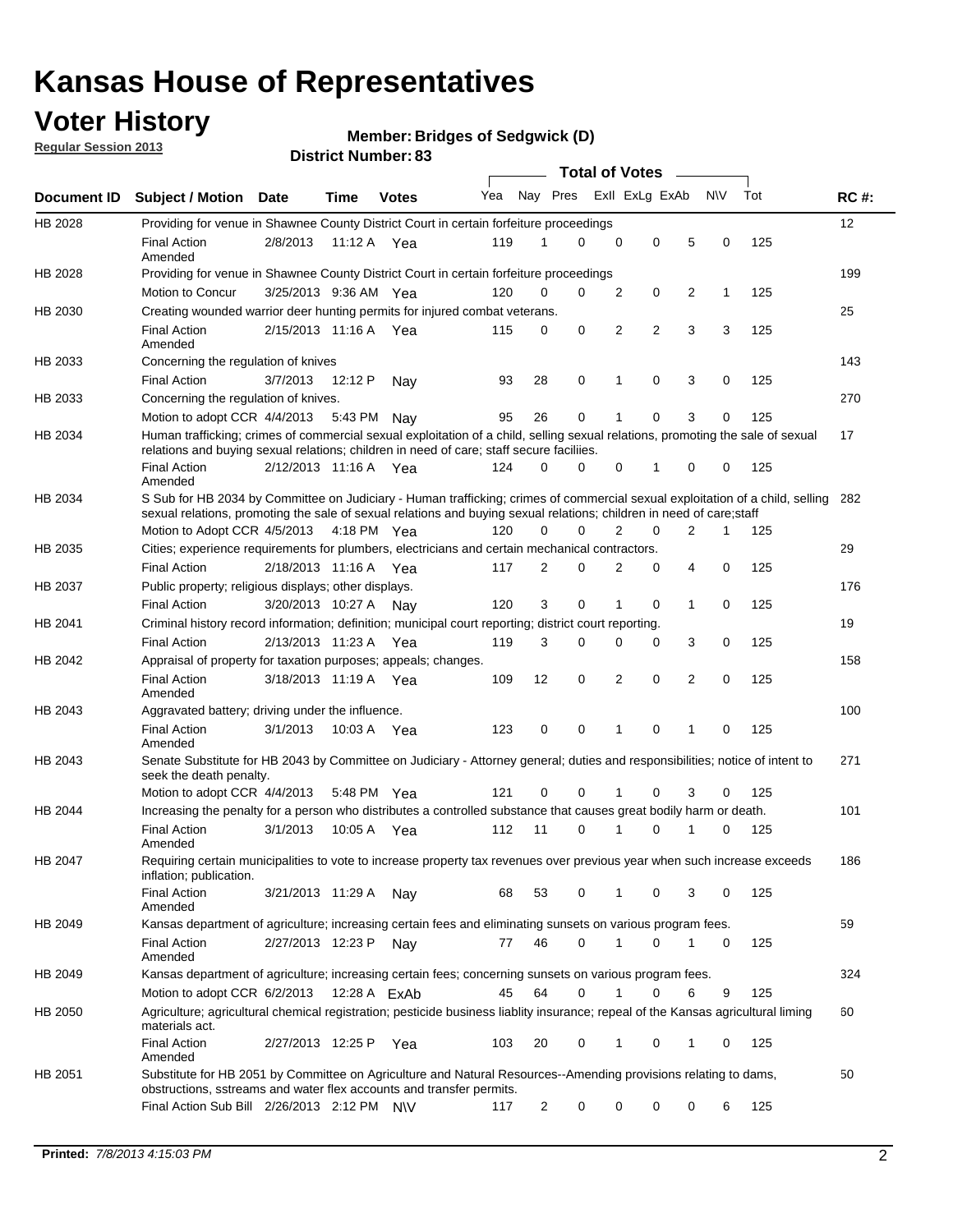## **Voter History**

**Member: Bridges of Sedgwick (D)** 

**Regular Session 2013**

|             |                                                                                                                                                                                                                                          |                        |         | טט . וסעווואדו או ווסוע |     |                |          | <b>Total of Votes</b> | $\sim$         |                |           |     |             |
|-------------|------------------------------------------------------------------------------------------------------------------------------------------------------------------------------------------------------------------------------------------|------------------------|---------|-------------------------|-----|----------------|----------|-----------------------|----------------|----------------|-----------|-----|-------------|
| Document ID | <b>Subject / Motion Date</b>                                                                                                                                                                                                             |                        | Time    | <b>Votes</b>            | Yea |                | Nay Pres |                       | Exll ExLg ExAb |                | <b>NV</b> | Tot | <b>RC#:</b> |
| HB 2052     | Discharging a firearm inside or into a city; unlawful acts; exceptions.                                                                                                                                                                  |                        |         |                         |     |                |          |                       |                |                |           |     | 155         |
|             | <b>Final Action</b><br>Amended                                                                                                                                                                                                           | 3/14/2013 11:20 A Yea  |         |                         | 121 | $\overline{2}$ | 0        | 0                     | 0              | 2              | 0         | 125 |             |
| HB 2052     | Senate Substitute for HB 2052 by Committee on Federal and State Affairs - Concerning firearms; personal and family<br>protection act; concealed handguns in public building; other changes; unlawful discharge of a firearm inside city. |                        |         |                         |     |                |          |                       |                |                |           |     | 300         |
|             | Motion to Adopt CCR 4/5/2013                                                                                                                                                                                                             |                        | 10:24 P | Nav                     | 104 | 16             | 0        | 2                     | 0              | 2              | 1         | 125 |             |
| HB 2055     | Personal and Familly Protection Act; public buildings; adequate security.                                                                                                                                                                |                        |         |                         |     |                |          |                       |                |                |           |     | 156         |
|             | <b>Final Action</b><br>Amended                                                                                                                                                                                                           | 3/14/2013 11:26 A      |         | Nav                     | 84  | 38             | 0        | 0                     | 0              | $\overline{2}$ | 1         | 125 |             |
| HB 2057     | Concerning property taxation; relating to county appraisers; appointing interim appraiser.                                                                                                                                               |                        |         |                         |     |                |          |                       |                |                |           |     | 208         |
|             | <b>Final Action</b>                                                                                                                                                                                                                      | 3/26/2013 9:55 AM Yea  |         |                         | 119 | 0              | 0        | 1                     | 0              | 5              | 0         | 125 |             |
| HB 2058     | Taxation of helium and certain other gases under mineral severance tax, and prohibition of certain refunds related thereto.                                                                                                              |                        |         |                         |     |                |          |                       |                |                |           |     | 159         |
|             | <b>Final Action</b>                                                                                                                                                                                                                      | 3/18/2013 11:21 A Yea  |         |                         | 119 | 2              | 0        | 2                     | 0              | 2              | $\Omega$  | 125 |             |
| HB 2059     | Income tax deductions and modifications and severance tax exemptions; basis of partner's interest and shareholder's stock;<br>statutory clarification.                                                                                   |                        |         |                         |     |                |          |                       |                |                |           |     | 14          |
|             | <b>Final Action</b><br>Amended                                                                                                                                                                                                           | 2/11/2013 11:42 A      |         | Yea                     | 122 | 2              | 0        | 0                     | 0              | 1              | 0         | 125 |             |
| HB 2059     | Income tax deductions and modifications and severance tax exemptions; basis of partner's interest and shareholder's stock;<br>statutory clarification.                                                                                   |                        |         |                         |     |                |          |                       |                |                |           |     | 293         |
|             | Motion to Concur                                                                                                                                                                                                                         | 4/5/2013               |         | 8:14 PM Nay             | 0   | - 120          | 0        | $\overline{2}$        | 0              | $\overline{2}$ | 1         | 125 |             |
| HB 2059     | Income tax rates, deductions and credits; rural opportunity zones; sales tax rates and distribution of revenue; severance tax;<br>and property tax exemptions for IRB property and property damaged by natural disaster.                 |                        |         |                         |     |                |          |                       |                |                |           |     | 322         |
|             | Motion to adopt CCR 6/2/2013                                                                                                                                                                                                             |                        |         | 12:11 A ExAb            | 69  | 45             | 0        | $\mathbf{1}$          | 0              | 6              | 4         | 125 |             |
| HB 2060     | Prohibiting certain confined persons from receiving food sales tax refunds and homestead property tax refunds.                                                                                                                           |                        |         |                         |     |                |          |                       |                |                |           |     | 10          |
|             | <b>Final Action</b><br>Amended                                                                                                                                                                                                           | 2/7/2013               | 11:18 A | Yea                     | 123 | $\mathbf 0$    | 0        | $\Omega$              | 1              | 1              | 0         | 125 |             |
| HB 2065     | Creating the crime of home improvement fraud.                                                                                                                                                                                            |                        |         |                         |     |                |          |                       |                |                |           |     | 20          |
|             | <b>Final Action</b><br>Amended                                                                                                                                                                                                           | 2/13/2013 11:26 A Yea  |         |                         | 106 | 16             | 0        | 0                     | 0              | 3              | 0         | 125 |             |
| HB 2066     | Physical therapists; evaluation and treatment of patients.                                                                                                                                                                               |                        |         |                         |     |                |          |                       |                |                |           |     | 26          |
|             | <b>Final Action</b><br>Amended                                                                                                                                                                                                           | 2/15/2013 11:18 A Yea  |         |                         | 98  | 16             | 0        | 2                     | $\overline{2}$ | 3              | 4         | 125 |             |
| HB 2067     | Board of nursing; assistant attorneys general.                                                                                                                                                                                           |                        |         |                         |     |                |          |                       |                |                |           |     | 15          |
|             | <b>Final Action</b>                                                                                                                                                                                                                      | 2/11/2013 11:44 A Yea  |         |                         | 123 | 1              | 0        | 0                     | 0              | 1              | 0         | 125 |             |
| HB 2069     | Public policy; certain city ordinances and county resolutions declared void.                                                                                                                                                             |                        |         |                         |     |                |          |                       |                |                |           |     | 102         |
|             | <b>Final Action</b><br>Amended                                                                                                                                                                                                           | 3/1/2013               | 10:06 A | Nav                     | 92  | 31             | $\Omega$ | 1                     | 0              | 1              | 0         | 125 |             |
| HB 2069     | Public policy; certain city ordinances and county resolutions declared void.                                                                                                                                                             |                        |         |                         |     |                |          |                       |                |                |           |     | 292         |
|             | <b>Motion to Concur</b>                                                                                                                                                                                                                  | 4/5/2013               |         | 8:04 PM Nay             | 88  | 32             | 0        | 2                     | 0              | $\overline{2}$ | 1         | 125 |             |
| HB 2070     | Appearance bond conditions; surety and bounty hunter regulation.                                                                                                                                                                         |                        |         |                         |     |                |          |                       |                |                |           |     | 103         |
|             | <b>Final Action</b><br>Amended                                                                                                                                                                                                           | 3/1/2013               |         | 10:08 A Yea             | 122 | $\mathbf{1}$   | 0        | $\mathbf{1}$          | 0              | $\mathbf{1}$   | 0         | 125 |             |
| HB 2074     | Cities and counties; solid waste disposal areas; restrictions.                                                                                                                                                                           |                        |         |                         |     |                |          |                       |                |                |           |     | 139         |
|             | <b>Emergency Final</b><br><b>Action Amend</b>                                                                                                                                                                                            | 3/1/2013               |         | 1:11 PM Yea             | 102 | 19             | 0        | 1                     | 0              | $\mathbf{1}$   | 2         | 125 |             |
| HB 2075     | Cities; qualifications and rehabilitation of abandoned property.                                                                                                                                                                         |                        |         |                         |     |                |          |                       |                |                |           |     | 61          |
|             | <b>Final Action</b><br>Amended                                                                                                                                                                                                           | 2/27/2013 12:27 P Yea  |         |                         | 72  | 51             | 0        | 1                     | 0              | 1              | 0         | 125 |             |
| HB 2077     | Granting professional licenses to military service members.                                                                                                                                                                              |                        |         |                         |     |                |          |                       |                |                |           |     | 51          |
|             | <b>Final Action</b><br>Amended                                                                                                                                                                                                           | 2/26/2013 2:13 PM ExAb |         |                         | 119 | 0              | 0        | $\overline{2}$        | 0              | 2              | 2         | 125 |             |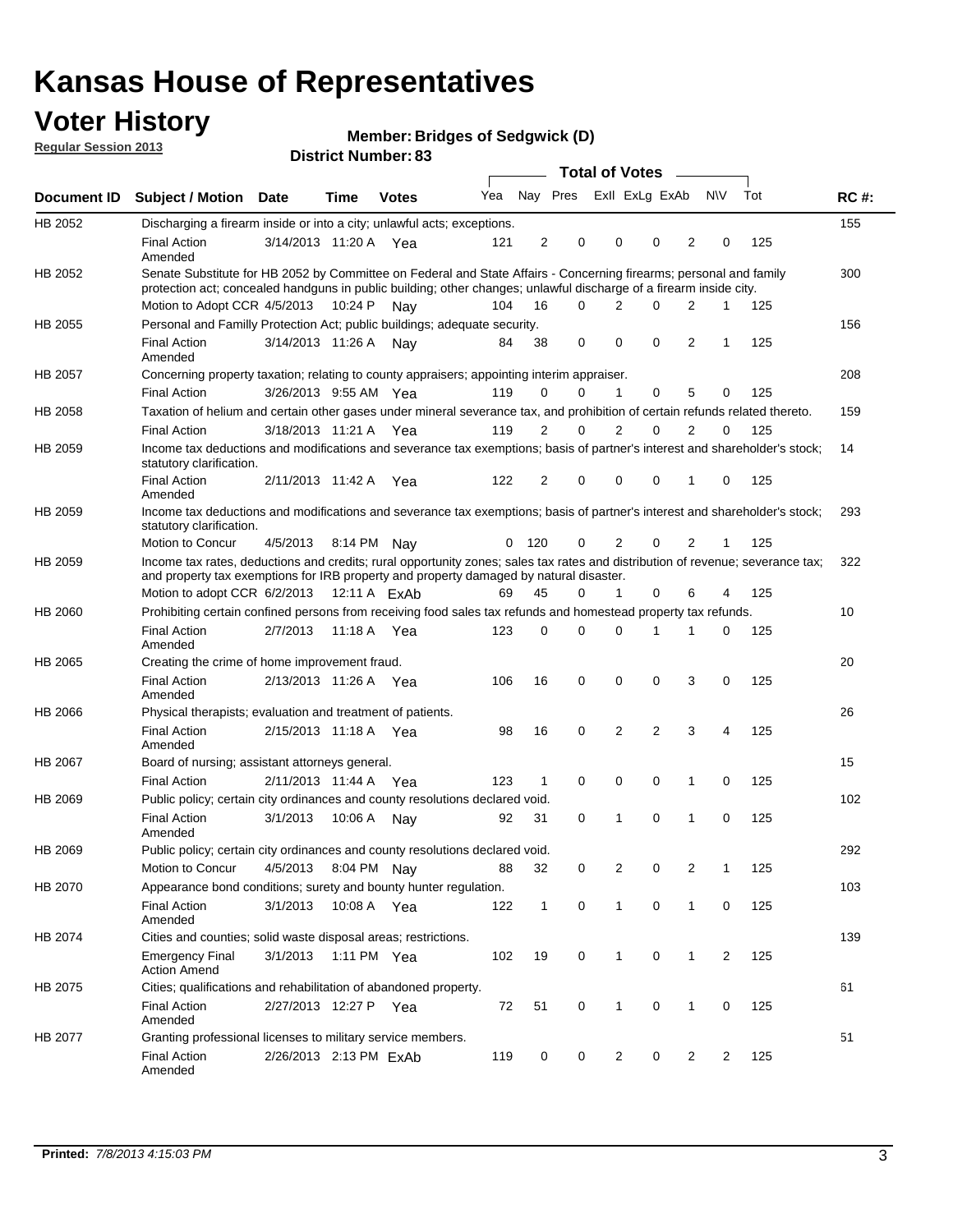## **Voter History**

**Member: Bridges of Sedgwick (D)** 

**Regular Session 2013**

|             |                                                                                                                                                                                                       |                        | טט הסעוווטנו ועוווטכו |              |     |              |             | <b>Total of Votes</b> |             | $\sim$         |           |     |             |
|-------------|-------------------------------------------------------------------------------------------------------------------------------------------------------------------------------------------------------|------------------------|-----------------------|--------------|-----|--------------|-------------|-----------------------|-------------|----------------|-----------|-----|-------------|
| Document ID | <b>Subject / Motion Date</b>                                                                                                                                                                          |                        | <b>Time</b>           | <b>Votes</b> | Yea | Nay Pres     |             | Exll ExLg ExAb        |             |                | <b>NV</b> | Tot | <b>RC#:</b> |
| HB 2078     | Authorizing certain licensing boards to accept education, training or experience completed in the military towards licensure in<br>this state.                                                        |                        |                       |              |     |              |             |                       |             |                |           |     | 52          |
|             | <b>Final Action</b><br>Amended                                                                                                                                                                        | 2/26/2013 2:14 PM FxAb |                       |              | 119 | 0            | 0           | 2                     | 0           | 2              | 2         | 125 |             |
| HB 2078     | Authorizing certain licensing boards to accept education, training or experience of military service members towards obtaining 275<br>licensure in this state.                                        |                        |                       |              |     |              |             |                       |             |                |           |     |             |
|             | Motion to adopt CCR 4/5/2013                                                                                                                                                                          |                        | 11:42 A               | Yea          | 120 | 0            | $\mathbf 0$ | $\overline{2}$        | 0           | 3              | 0         | 125 |             |
| HB 2081     | Forfeiture of property related to violations of certain criminal acts.                                                                                                                                |                        |                       |              |     |              |             |                       |             |                |           |     | 18          |
|             | <b>Final Action</b><br>Amended                                                                                                                                                                        | 2/12/2013 11:17 A Yea  |                       |              | 124 | 0            | 0           | $\Omega$              | 1           | 0              | 0         | 125 |             |
| HB 2081     | Forfeiture of property related to violations of certain criminal acts.                                                                                                                                |                        |                       |              |     |              |             |                       |             |                |           |     | 306         |
|             | Motion to adopt CCR 5/10/2013 10:38 A                                                                                                                                                                 |                        |                       | Yea          | 121 | 0            | 0           | 1                     | 1           | 2              | 0         | 125 |             |
| HB 2083     | Public employees relations boards; assessment of certain costs.                                                                                                                                       |                        |                       |              |     |              |             |                       |             |                |           |     | 104         |
|             | <b>Final Action</b><br>Amended                                                                                                                                                                        | 3/1/2013               | 10:09 A               | Nay          | 87  | 36           | 0           | 1                     | 0           | 1              | 0         | 125 |             |
| HB 2084     | Tax credits for community services contributions; youth apprenticeship and entrepreneurship.                                                                                                          |                        |                       |              |     |              |             |                       |             |                |           |     | 105         |
|             | <b>Final Action</b><br>Amended                                                                                                                                                                        | 3/1/2013               | 10:11 A               | Yea          | 120 | 3            | $\Omega$    |                       | $\mathbf 0$ | $\mathbf{1}$   | 0         | 125 |             |
| HB 2084     | Tax credits for community services contributions; youth apprenticeship and entrepreneurship.                                                                                                          |                        |                       |              |     |              |             |                       |             |                |           |     | 316         |
|             | Sub Motion to Concur 5/24/2013 9:33 AM Nav                                                                                                                                                            |                        |                       |              | 5   | - 109        | $\Omega$    | 1                     | $\Omega$    | 9              | 1         | 125 |             |
| HB 2086     | Eligible infrastructure costs for tax increment financing and community improvement districts; bond repayment tax revenue<br>pledge requirements.                                                     |                        |                       |              |     |              |             |                       |             |                |           |     | 160         |
|             | <b>Final Action</b>                                                                                                                                                                                   | 3/18/2013 11:24 A      |                       | Nay          | 61  | 60           | 0           | 2                     | 0           | 2              | 0         | 125 |             |
| HB 2086     | Eligible infrastructure costs for tax increment financing and community improvement districts; bond repayment tax revenue<br>pledge requirements.                                                     |                        |                       |              |     |              |             |                       |             |                |           |     | 173         |
|             | <b>Final Action</b>                                                                                                                                                                                   | 3/19/2013 5:25 PM      |                       | Nav          | 81  | 41           | 0           | 1                     | 0           | 1              | 1         | 125 |             |
| HB 2091     | Publication of delinquent personal property tax statements.                                                                                                                                           |                        |                       |              |     |              |             |                       |             |                |           |     | 161         |
|             | <b>Final Action</b><br>Amended                                                                                                                                                                        | 3/18/2013 11:25 A      |                       | Yea          | 81  | 40           | 0           | 2                     | 0           | $\overline{2}$ | 0         | 125 |             |
| HB 2093     | Amending the crime of identity theft.                                                                                                                                                                 |                        |                       |              |     |              |             |                       |             |                |           |     | 106         |
|             | <b>Final Action</b><br>Amended                                                                                                                                                                        | 3/1/2013               | 10:12 A               | Yea          | 123 | 0            | $\Omega$    | 1                     | 0           | 1              | 0         | 125 |             |
| HB 2093     | Senate Substitute for HB 2093 by Committee on Judiciary - Identity theft and identity fraud; unlawful acts concerning<br>computers; DNA testing and exculpatory evidence; murder in the first degree. |                        |                       |              |     |              |             |                       |             |                |           |     | 289         |
|             | Motion to Adopt CCR 4/5/2013 7:49 PM Yea                                                                                                                                                              |                        |                       |              | 118 | 2            | 0           | 2                     | 0           | 2              | 1         | 125 |             |
| HB 2094     | Student electronic privacy at public and private postsecondary educational institutions.                                                                                                              |                        |                       |              |     |              |             |                       |             |                |           |     | 164         |
|             | <b>Final Action</b><br>Amended                                                                                                                                                                        | 3/19/2013 10:33 A      |                       | Yea          | 123 | 0            | 0           | 1                     | 0           | 1              | 0         | 125 |             |
| HB 2096     | Local governmental entities and investment of public moneys.                                                                                                                                          |                        |                       |              |     |              |             |                       |             |                |           |     | 23          |
|             | <b>Final Action</b>                                                                                                                                                                                   | 2/14/2013 11:21 A      |                       | Yea          | 123 | 0            | 0           | 0                     | 0           | 1              | 1         | 125 |             |
| HB 2099     | Insurance- updating certain statutory references.                                                                                                                                                     |                        |                       |              |     |              |             |                       |             |                |           |     | 71          |
|             | <b>Final Action</b><br>Amended                                                                                                                                                                        | 2/28/2013 11:23 A      |                       | Yea          | 124 | 0            | 0           | 1                     | 0           | 0              | 0         | 125 |             |
| HB 2101     | Interstate transmission siting compact.                                                                                                                                                               |                        |                       |              |     |              |             |                       |             |                |           |     | 209         |
|             | <b>Final Action</b><br>Amended                                                                                                                                                                        | 3/26/2013 9:56 AM Yea  |                       |              | 118 | $\mathbf{1}$ | 0           | 1                     | 0           | 5              | 0         | 125 |             |
| HB 2105     | Substitute HB 2105 by Committee on Commerce, Labor and Economic Development - Employment security law.                                                                                                |                        |                       |              |     |              |             |                       |             |                |           |     | 107         |
|             | Final Action Sub Bill 3/1/2013                                                                                                                                                                        |                        | 10:13 A Nay           |              | 88  | 35           | 0           |                       | 0           | 1              | 0         | 125 |             |
| HB 2105     | Substitute HB 2105 by Committee on Commerce, Labor and Economic Development - Employment security law.                                                                                                |                        |                       |              |     |              |             |                       |             |                |           |     | 298         |
|             | Motion to adopt CCR 4/5/2013                                                                                                                                                                          |                        | 9:46 PM Nay           |              | 89  | 31           | 0           | 2                     | 0           | 2              | 1         | 125 |             |
| HB 2106     | Portable electronics insurance act.                                                                                                                                                                   |                        |                       |              |     |              |             |                       |             |                |           |     | 133         |
|             | <b>Emergency Final</b><br>Action                                                                                                                                                                      | 3/1/2013               | 1:03 PM               | Nay          | 117 | 4            | 0           | $\mathbf{1}$          | 0           | $\mathbf{1}$   | 2         | 125 |             |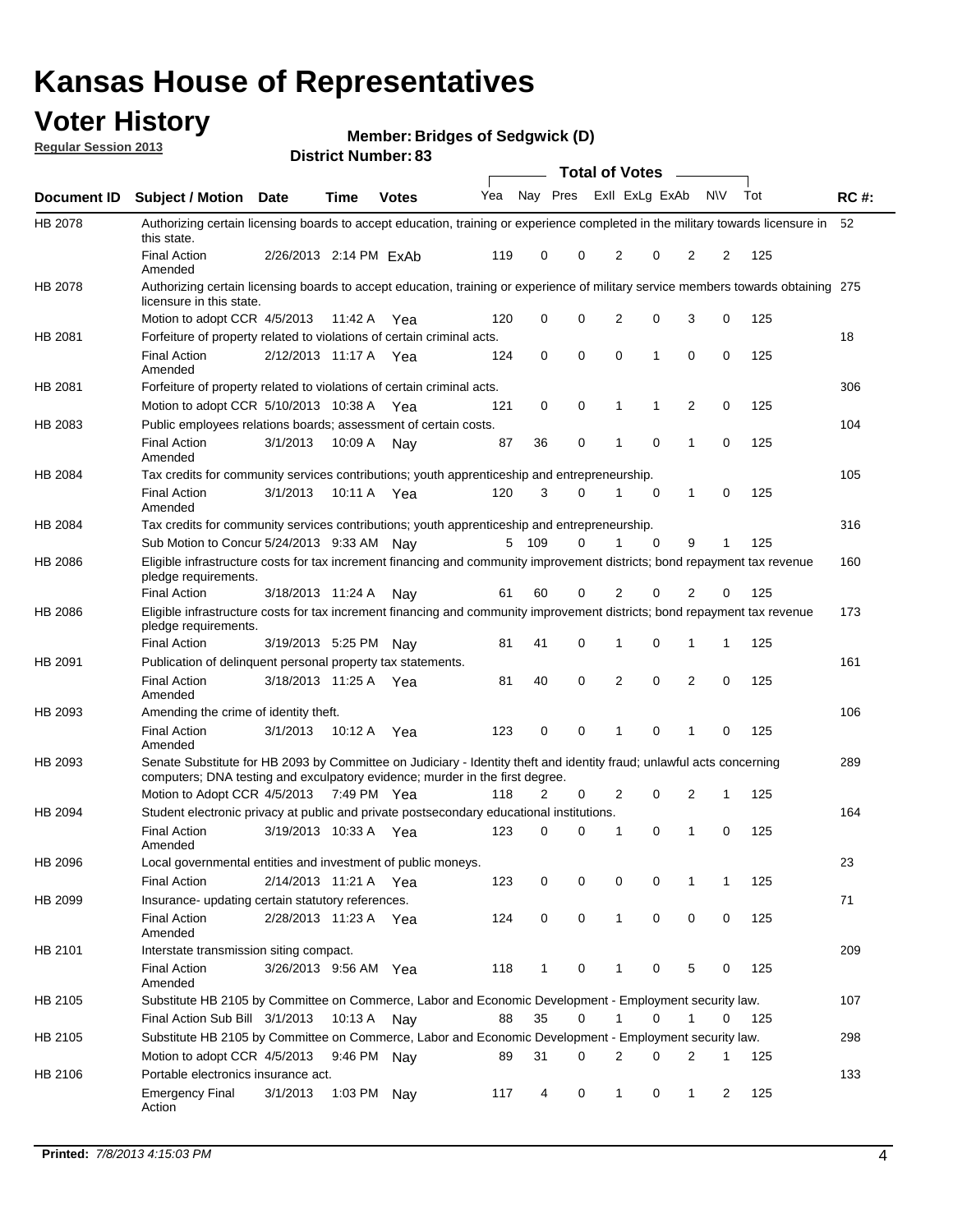## **Voter History**

**Member: Bridges of Sedgwick (D)** 

**Regular Session 2013**

|             |                                                                                                                                                                                                                                                                      |                        |             | טט וסמוווטנו ואווווטר |     |                |             | <b>Total of Votes</b> |   | $\sim$         |                |     |             |
|-------------|----------------------------------------------------------------------------------------------------------------------------------------------------------------------------------------------------------------------------------------------------------------------|------------------------|-------------|-----------------------|-----|----------------|-------------|-----------------------|---|----------------|----------------|-----|-------------|
| Document ID | <b>Subject / Motion Date</b>                                                                                                                                                                                                                                         |                        | <b>Time</b> | <b>Votes</b>          | Yea | Nay Pres       |             | Exll ExLg ExAb        |   |                | <b>NV</b>      | Tot | <b>RC#:</b> |
| HB 2107     | Insurance; enacting the electronic notice and document act.                                                                                                                                                                                                          |                        |             |                       |     |                |             |                       |   |                |                |     | 134         |
|             | <b>Emergency Final</b><br><b>Action Amend</b>                                                                                                                                                                                                                        | 3/1/2013               | 1:04 PM Yea |                       | 121 | 0              | 0           | 1                     | 0 | 1              | 2              | 125 |             |
| HB 2107     | Insurance; enacting the electronic notice and document act, return of premiums separate from the notice of adverse<br>underwriting decision, statutory updates, uninsurable health plan increase in lifetime limit, mandate lite, certain company<br>dividend plans. |                        |             |                       |     |                |             |                       |   |                |                |     | 281         |
|             | Motion to Adopt CCR 4/5/2013                                                                                                                                                                                                                                         |                        | 4:06 PM     | Nav                   | 69  | 50             | 0           | 2                     | 0 | 3              | $\mathbf{1}$   | 125 |             |
| HB 2109     | School finance; military pupil count.                                                                                                                                                                                                                                |                        |             |                       |     |                |             |                       |   |                |                |     | 108         |
|             | <b>Final Action</b>                                                                                                                                                                                                                                                  | 3/1/2013               | 10:15A      | Yea                   | 104 | 19             | 0           | 1                     | 0 | $\mathbf{1}$   | 0              | 125 |             |
| HB 2109     | Enacting the Kansas children's protection act.                                                                                                                                                                                                                       |                        |             |                       |     |                |             |                       |   |                |                |     | 277         |
|             | Motion to Adopt CCR 4/5/2013                                                                                                                                                                                                                                         |                        | 12:31 P     | Yea                   | 116 | $\overline{2}$ | 0           | 2                     | 0 | 3              | $\overline{2}$ | 125 |             |
| HB 2112     | Campaign finance; transfer of campaign money to another candidacy.                                                                                                                                                                                                   |                        |             |                       |     |                |             |                       |   |                |                |     | 72          |
|             | <b>Final Action</b><br>Amended                                                                                                                                                                                                                                       | 2/28/2013 11:25 A      |             | Nay                   | 95  | 29             | 0           | 1                     | 0 | 0              | 0              | 125 |             |
| HB 2114     | Debt setoff; collection assistance fee.                                                                                                                                                                                                                              |                        |             |                       |     |                |             |                       |   |                |                |     | 21          |
|             | <b>Final Action</b>                                                                                                                                                                                                                                                  | 2/13/2013 11:34 A      |             | Yea                   | 90  | 32             | 0           | 0                     | 0 | 3              | 0              | 125 |             |
| HB 2115     | Relating to the employment of retired judges and justices.                                                                                                                                                                                                           |                        |             |                       |     |                |             |                       |   |                |                |     | 73          |
|             | <b>Final Action</b>                                                                                                                                                                                                                                                  | 2/28/2013 11:27 A      |             | Yea                   | 124 | 0              | $\mathbf 0$ | 1                     | 0 | 0              | 0              | 125 |             |
| HB 2115     | Courts; employment of retired judges and justices; court debt setoff.                                                                                                                                                                                                |                        |             |                       |     |                |             |                       |   |                |                |     | 309         |
|             | Motion to Adopt CCR 5/14/2013 2:14 PM Yea                                                                                                                                                                                                                            |                        |             |                       | 100 | 13             | 0           | 1                     | 0 | 9              | 2              | 125 |             |
| HB 2118     | Preservation of historic property; environs authority deleted.                                                                                                                                                                                                       |                        |             |                       |     |                |             |                       |   |                |                |     | 62          |
|             | <b>Final Action</b>                                                                                                                                                                                                                                                  | 2/27/2013 12:30 P      |             | Nay                   | 99  | 24             | 0           | 1                     | 0 | $\mathbf{1}$   | 0              | 125 |             |
| HB 2120     | Updating provisions relating to the Kansas bureau of investigations DNA database.                                                                                                                                                                                    |                        |             |                       |     |                |             |                       |   |                |                |     | 109         |
|             | <b>Final Action</b><br>Amended                                                                                                                                                                                                                                       | 3/1/2013               | 10:16 A     | Yea                   | 121 | 2              | 0           | 1                     | 0 | 1              | 0              | 125 |             |
| HB 2120     | Updating provisions relating to DNA collection and DNA evidence; amending the definition of a bet for purposes of the Kansas 302<br>criminal code; sentencing for possession of a firearm during a drug felony                                                       |                        |             |                       |     |                |             |                       |   |                |                |     |             |
|             | Motion to adopt CCR 5/9/2013                                                                                                                                                                                                                                         |                        | 11:32 A Yea |                       | 74  | 49             | 0           |                       | 0 | 1              | 0              | 125 |             |
| HB 2122     | Real estate brokers and salespersons; licensing requirements; sales transaction requirements.                                                                                                                                                                        |                        |             |                       |     |                |             |                       |   |                |                |     | 37          |
|             | <b>Final Action</b><br>Amended                                                                                                                                                                                                                                       | 2/20/2013 11:13 A Yea  |             |                       | 121 | 1              | $\Omega$    |                       | 0 | 2              | 0              | 125 |             |
| HB 2125     | Increasing real estate broker's and salesperson's license fees.                                                                                                                                                                                                      |                        |             |                       |     |                |             |                       |   |                |                |     | 38          |
|             | <b>Final Action</b>                                                                                                                                                                                                                                                  | 2/20/2013 12:16 P      |             | Yea                   | 71  | 50             | 1           | 0                     | 0 | 0              | 3              | 125 |             |
| HB 2128     | Open records act; exceptions.                                                                                                                                                                                                                                        |                        |             |                       |     |                |             |                       |   |                |                |     | 74          |
|             | <b>Final Action</b><br>Amended                                                                                                                                                                                                                                       | 2/28/2013 11:28 A      |             | Yea                   | 124 | 0              | 0           | 1                     | 0 | 0              | 0              | 125 |             |
| HB 2128     | Open records act; exceptions.                                                                                                                                                                                                                                        |                        |             |                       |     |                |             |                       |   |                |                |     | 259         |
|             | Motion to Concur                                                                                                                                                                                                                                                     | 4/3/2013               | 10:29 A     | Yea                   | 119 | 0              | 0           | 1                     | 0 | 3              | $\overline{2}$ | 125 |             |
| HB 2130     | Elections; petition circulators.                                                                                                                                                                                                                                     |                        |             |                       |     |                |             |                       |   |                |                |     | 30          |
|             | <b>Final Action</b>                                                                                                                                                                                                                                                  | 2/18/2013 11:17 A      |             | Yea                   | 118 | $\mathbf{1}$   | 0           | $\overline{c}$        | 0 | 4              | 0              | 125 |             |
| HB 2135     | Property tax exemption; military housing.                                                                                                                                                                                                                            |                        |             |                       |     |                |             |                       |   |                |                |     | 162         |
|             | <b>Final Action</b>                                                                                                                                                                                                                                                  | 3/18/2013 11:27 A      |             | Yea                   | 117 | 4              | 0           | $\overline{c}$        | 0 | $\overline{2}$ | 0              | 125 |             |
| HB 2138     | Repealing statutes related to oil and gas.                                                                                                                                                                                                                           |                        |             |                       |     |                |             |                       |   |                |                |     | 53          |
|             | <b>Final Action</b><br>Amended                                                                                                                                                                                                                                       | 2/26/2013 2:16 PM ExAb |             |                       | 119 | 0              | 0           | 2                     | 0 | $\overline{2}$ | 2              | 125 |             |
| HB 2139     | Canceled warrants.                                                                                                                                                                                                                                                   |                        |             |                       |     |                |             |                       |   |                |                |     | 75          |
|             | <b>Final Action</b><br>Amended                                                                                                                                                                                                                                       | 2/28/2013 11:30 A      |             | Nay                   | 99  | 25             | 0           | 1                     | 0 | 0              | 0              | 125 |             |
| HB 2139     | Canceled warrants.                                                                                                                                                                                                                                                   |                        |             |                       |     |                |             |                       |   |                |                |     | 266         |
|             | Motion to Concur                                                                                                                                                                                                                                                     | 4/4/2013               | 2:40 PM     | Yea                   | 114 | 8              | 0           | 1                     | 0 | 2              | 0              | 125 |             |
| HB 2140     | Repealing K.S.A. 72-60b03                                                                                                                                                                                                                                            |                        |             |                       |     |                |             |                       |   |                |                |     | 39          |
|             | <b>Final Action</b>                                                                                                                                                                                                                                                  | 2/20/2013 12:17 P      |             | Yea                   | 122 | 0              | 0           | 0                     | 0 | 0              | 3              | 125 |             |
|             |                                                                                                                                                                                                                                                                      |                        |             |                       |     |                |             |                       |   |                |                |     |             |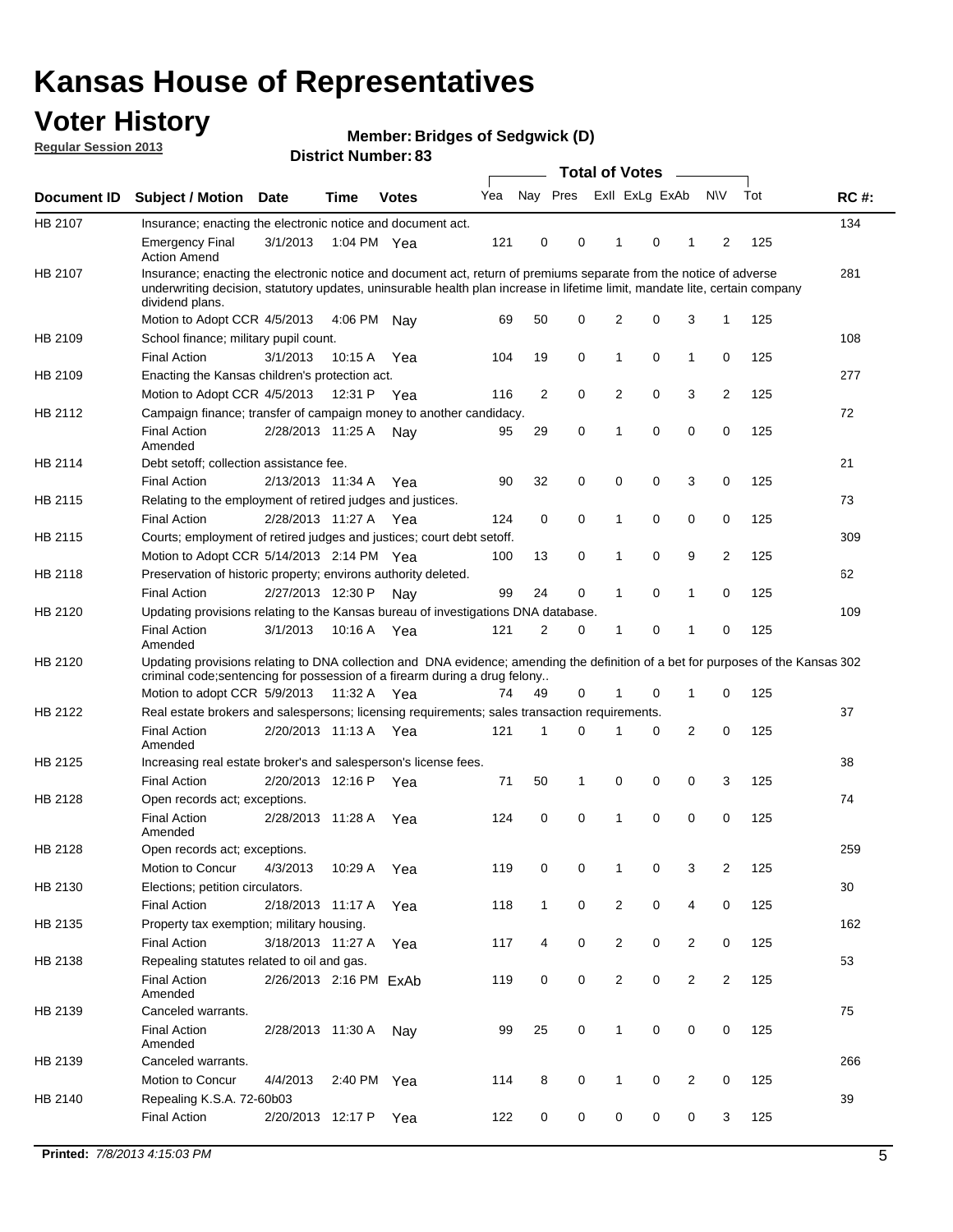## **Voter History**

**Member: Bridges of Sedgwick (D)** 

**Regular Session 2013**

|             |                                                                                                                                              |          |                       |              |     |             | <b>Total of Votes</b>   |              |   | $\sim$         |           |     |             |
|-------------|----------------------------------------------------------------------------------------------------------------------------------------------|----------|-----------------------|--------------|-----|-------------|-------------------------|--------------|---|----------------|-----------|-----|-------------|
| Document ID | <b>Subject / Motion Date</b>                                                                                                                 |          | Time                  | <b>Votes</b> | Yea |             | Nay Pres ExII ExLg ExAb |              |   |                | <b>NV</b> | Tot | <b>RC#:</b> |
| HB 2141     | Repealer; elections process for certain unified school districts.                                                                            |          |                       |              |     |             |                         |              |   |                |           |     | 24          |
|             | <b>Final Action</b>                                                                                                                          |          | 2/14/2013 11:23 A Yea |              | 123 | 0           | 0                       | 0            | 0 | 1              | 1         | 125 |             |
| HB 2142     | Certain educational statutes concerning USD land transfers and higher education loan and grant programs.                                     |          |                       |              |     |             |                         |              |   |                |           |     | 40          |
|             | <b>Final Action</b>                                                                                                                          |          | 2/20/2013 12:19 P Yea |              | 122 | 0           | 0                       | $\Omega$     | 0 | $\Omega$       | 3         | 125 |             |
| HB 2143     | Repealing outdated provisions relating to the purchase of certain real estate by the department of corrections.                              |          |                       |              |     |             |                         |              |   |                |           |     | 34          |
|             | <b>Final Action</b>                                                                                                                          |          | 2/20/2013 11:09 A Yea |              | 122 | 0           | 0                       | 1            | 0 | $\overline{2}$ | 0         | 125 |             |
| HB 2144     | Repealing unnecessary statutes relating to juveniles.                                                                                        |          |                       |              |     |             |                         |              |   |                |           |     | 76          |
|             | <b>Final Action</b>                                                                                                                          |          | 2/28/2013 11:32 A Yea |              | 124 | $\mathbf 0$ | 0                       | 1            | 0 | 0              | 0         | 125 |             |
| HB 2145     | Repealing K.S.A. 75-5028; concerning the sale of real estate by the secretary of transportation.                                             |          |                       |              |     |             |                         |              |   |                |           |     | 35          |
|             | <b>Final Action</b>                                                                                                                          |          | 2/20/2013 11:11 A Yea |              | 122 | 0           | 0                       | 1            | 0 | 2              | 0         | 125 |             |
| HB 2146     | Repealing the cancer drug repository program K.S.A. 2012 Supp. 65-1664 through 65-1667 and amending K.S.A. 2012 Supp. 77<br>65-1636.         |          |                       |              |     |             |                         |              |   |                |           |     |             |
|             | <b>Final Action</b>                                                                                                                          |          | 2/28/2013 11:33 A     | Yea          | 124 | 0           | 0                       | 1            | 0 | 0              | 0         | 125 |             |
| HB 2147     | Repealer; use of metric system on certain road signs and markers, moving of heavy vehicles on bridges or culverts, interstate 94<br>bridges. |          |                       |              |     |             |                         |              |   |                |           |     |             |
|             | <b>Final Action</b>                                                                                                                          | 3/1/2013 |                       | 9:52 AM Yea  | 123 | $\mathbf 0$ | 0                       |              | 0 | 1              | 0         | 125 |             |
| HB 2148     | Repealers; postsecondary education scholarship provisions.                                                                                   |          |                       |              |     |             |                         |              |   |                |           |     | 41          |
|             | <b>Final Action</b>                                                                                                                          |          | 2/20/2013 12:21 P     | Nav          | 106 | 16          | 0                       | $\mathbf 0$  | 0 | $\mathbf 0$    | 3         | 125 |             |
| HB 2149     | Repealers; postsecondary education student loans and tuition grants.                                                                         |          |                       |              |     |             |                         |              |   |                |           |     | 42          |
|             | <b>Final Action</b>                                                                                                                          |          | 2/20/2013 12:22 P     | Nay          | 108 | 14          | 0                       | 0            | 0 | $\Omega$       | 3         | 125 |             |
| HB 2149     | Repealing a \$500,000 transfer from highway patrol training center fund to the state general fund.                                           |          |                       |              |     |             |                         |              |   |                |           |     | 314         |
|             | Motion to Concur                                                                                                                             |          | 5/23/2013 10:22 A Yea |              | 113 | 0           | 0                       |              | 0 | 8              | 3         | 125 |             |
| HB 2150     | Repealers; workforce development loan program act.                                                                                           |          |                       |              |     |             |                         |              |   |                |           |     | 78          |
|             | <b>Final Action</b>                                                                                                                          |          | 2/28/2013 11:34 A     | Nav          | 94  | 30          | 0                       | 1            | 0 | 0              | 0         | 125 |             |
| HB 2150     | Senate Substitute for HB 2150 by Committee on Commerce--Concerning the Kansas employment first oversight commission.                         |          |                       |              |     |             |                         |              |   |                |           |     | 267         |
|             | Motion to Concur                                                                                                                             |          | 4/4/2013 2:44 PM Yea  |              | 110 | 12          | 0                       | 1            | 0 | 2              | 0         | 125 |             |
| HB 2151     | Repealers; report on medically underserved areas of the state.                                                                               |          |                       |              |     |             |                         |              |   |                |           |     | 63          |
|             | <b>Final Action</b>                                                                                                                          |          | 2/27/2013 12:31 P     | Yea          | 123 | 0           | 0                       | 1            | 0 | 1              | 0         | 125 |             |
| HB 2152     | Repealer: uniform land sales practices act.                                                                                                  |          |                       |              |     |             |                         |              |   |                |           |     | 36          |
|             | <b>Final Action</b>                                                                                                                          |          | 2/20/2013 11:12 A     | Yea          | 122 | 0           | 0                       | 1            | 0 | 2              | 0         | 125 |             |
| HB 2153     | Unused medications act; dontating entities.                                                                                                  |          |                       |              |     |             |                         |              |   |                |           |     | 64          |
|             | <b>Final Action</b><br>Amended                                                                                                               |          | 2/27/2013 12:33 P     | Yea          | 123 | 0           | 0                       | 1            | 0 | $\mathbf{1}$   | 0         | 125 |             |
| HB 2154     | Senate Substitute for HB 2154 by Committee on Public Health and Welfare--Cosmetology; relating to licensure and renewal of 31                |          |                       |              |     |             |                         |              |   |                |           |     |             |
|             | persons, salons and clinics.<br><b>Final Action</b><br>Amended                                                                               |          | 2/18/2013 11:19 A     | Yea          | 119 | 0           | 0                       | 2            | 0 | 4              | 0         | 125 |             |
| HB 2155     | Cosmetology; relating to licensure and renewal.                                                                                              |          |                       |              |     |             |                         |              |   |                |           |     | 32          |
|             | <b>Final Action</b><br>Amended                                                                                                               |          | 2/18/2013 11:21 A Yea |              | 119 | 0           | 0                       | 2            | 0 |                | 0         | 125 |             |
| HB 2156     | Repealers; school finance; area vocational school fund; local effort as applied to U.S.D. No. 450                                            |          |                       |              |     |             |                         |              |   |                |           |     | 43          |
|             | <b>Final Action</b>                                                                                                                          |          | 2/20/2013 12:23 P     | Yea          | 122 | 0           | 0                       | 0            | 0 | 0              | 3         | 125 |             |
| HB 2160     | Quality care assessment on skilled nursing care facilities.                                                                                  |          |                       |              |     |             |                         |              |   |                |           |     | 144         |
|             | <b>Final Action</b>                                                                                                                          | 3/7/2013 |                       | 12:13 P Yea  | 100 | 21          | 0                       | 1            | 0 | 3              | 0         | 125 |             |
| HB 2162     | Prohibition on use of state appropriated moneys to lobby relating to gun control at federal, state and local ogvernment level.               |          |                       |              |     |             |                         |              |   |                |           |     | 79          |
|             | <b>Final Action</b><br>Amended                                                                                                               |          | 2/28/2013 11:36 A Yea |              | 120 | 4           | 0                       | 1            | 0 | 0              | 0         | 125 |             |
| HB 2162     | Prohibition on use of state appropriated moneys to lobby at federal, state and local government levels relating to gun control.              |          |                       |              |     |             |                         |              |   |                |           |     | 312         |
|             | Motion to adopt CCR 5/21/2013 2:52 PM Nay                                                                                                    |          |                       |              | 83  | 28          | 0                       |              | 0 | 13             | 0         | 125 |             |
| HB 2163     | Relating to garnishment proceedings.                                                                                                         |          |                       |              |     |             |                         |              |   |                |           |     | 80          |
|             | <b>Final Action</b>                                                                                                                          |          | 2/28/2013 11:37 A     | Yea          | 124 | 0           | 0                       | $\mathbf{1}$ | 0 | 0              | 0         | 125 |             |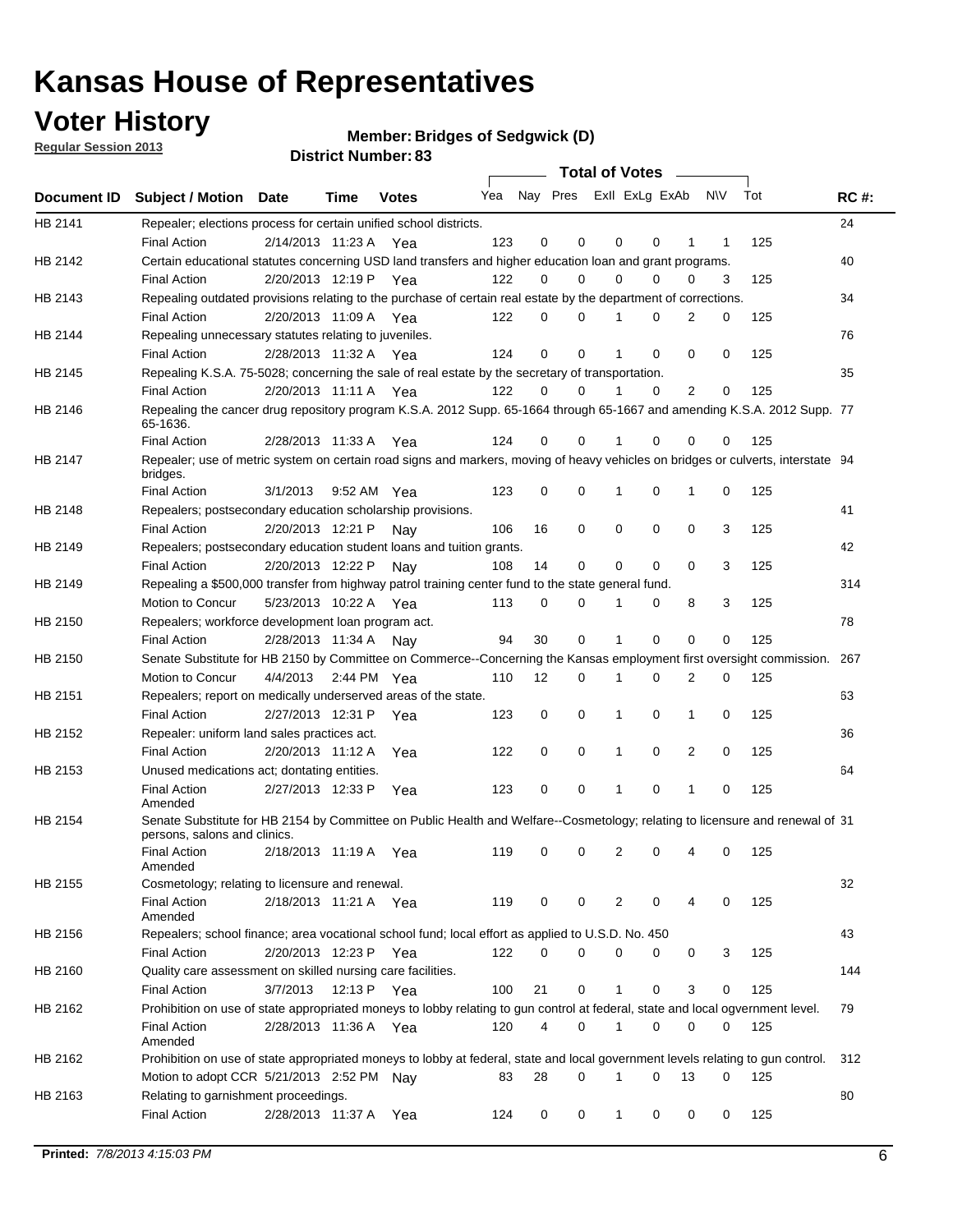## **Voter History**

**Member: Bridges of Sedgwick (D)** 

**Regular Session 2013**

|             |                                                                                                                                                                                                                                    |                        |             | <b>DISTRICT NUMBER: 05</b> |     |              |          |              | <b>Total of Votes</b> |                |              |     |             |
|-------------|------------------------------------------------------------------------------------------------------------------------------------------------------------------------------------------------------------------------------------|------------------------|-------------|----------------------------|-----|--------------|----------|--------------|-----------------------|----------------|--------------|-----|-------------|
| Document ID | <b>Subject / Motion</b>                                                                                                                                                                                                            | <b>Date</b>            | Time        | <b>Votes</b>               | Yea | Nay Pres     |          |              | Exll ExLg ExAb        | $\sim$         | N\V          | Tot | <b>RC#:</b> |
| HB 2164     | Relating to jurors; information disqualifying prospective juror from jury service.                                                                                                                                                 |                        |             |                            |     |              |          |              |                       |                |              |     | 47          |
|             | <b>Final Action</b><br>Amended                                                                                                                                                                                                     | 2/25/2013 12:12 P      |             | N\V                        | 75  | 45           | 0        | 0            | 0                     | 0              | 5            | 125 |             |
| HB 2164     | Juries and grand juries.                                                                                                                                                                                                           |                        |             |                            |     |              |          |              |                       |                |              |     | 284         |
|             | Motion to Adopt CCR 4/5/2013                                                                                                                                                                                                       |                        | 5:53 PM     | Yea                        | 92  | 28           | 0        | 2            | 0                     | $\overline{2}$ | 1            | 125 |             |
| HB 2166     | Sub HB 2166 by Committee on Judiciary -- Relating to the medical assistance recovery program.                                                                                                                                      |                        |             |                            |     |              |          |              |                       |                |              |     | 165         |
|             | Final Action Sub Bill 3/19/2013 10:34 A<br>Amended                                                                                                                                                                                 |                        |             | Yea                        | 112 | 11           | 0        | 1            | 0                     | 1              | 0            | 125 |             |
| HB 2167     | Establishing Native American legislative day at the capitol.                                                                                                                                                                       |                        |             |                            |     |              |          |              |                       |                |              |     | 54          |
|             | <b>Final Action</b>                                                                                                                                                                                                                | 2/26/2013 2:17 PM ExAb |             |                            | 119 | 0            | $\Omega$ | 2            | 0                     | 2              | 2            | 125 |             |
| HB 2167     | Senate Substitute for HB 2167 by Committee on Federal and State Affairs -- Concerning fireworks; regulations thereof.                                                                                                              |                        |             |                            |     |              |          |              |                       |                |              |     | 261         |
|             | Motion to Concur                                                                                                                                                                                                                   | 4/4/2013               | 11:11 A     | Nay                        | 100 | 23           | 0        | 1            | 0                     | $\mathbf 1$    | 0            | 125 |             |
| HB 2169     | Allowing for proceedings to determine final disposition of prisoner's pending probation revocations.                                                                                                                               |                        |             |                            |     |              |          |              |                       |                |              |     | 49          |
|             | <b>Final Action</b>                                                                                                                                                                                                                | 2/26/2013 2:10 PM N\V  |             |                            | 119 | 0            | $\Omega$ | 0            | 0                     | 0              | 6            | 125 |             |
| HB 2170     | Concerning sentencing dispositions, probation and postrelease supervision.                                                                                                                                                         |                        |             |                            |     |              |          |              |                       |                |              |     | 110         |
|             | <b>Final Action</b><br>Amended                                                                                                                                                                                                     | 3/1/2013               | 10:23 A     | Nay                        | 79  | 44           | 0        | 1            | 0                     | 1              | 0            | 125 |             |
| HB 2170     | Concerning sentencing dispositions, probation and postrelease supervision.                                                                                                                                                         |                        |             |                            |     |              |          |              |                       |                |              |     | 256         |
|             | <b>Motion to Concur</b>                                                                                                                                                                                                            | 4/1/2013               | 10:54 A     | Yea                        | 75  | 44           | $\Omega$ | 1            | 0                     | $\overline{2}$ | 3            | 125 |             |
| HB 2172     | Cemeteries; cemetery corporations and cemetery merchandise.                                                                                                                                                                        |                        |             |                            |     |              |          |              |                       |                |              |     | 81          |
|             | <b>Final Action</b><br>Amended                                                                                                                                                                                                     | 2/28/2013 11:38 A      |             | Yea                        | 124 | 0            | $\Omega$ | 1            | 0                     | $\Omega$       | 0            | 125 |             |
| HB 2176     | The Eisenhower foundation license plate.                                                                                                                                                                                           |                        |             |                            |     |              |          |              |                       |                |              |     | 57          |
|             | <b>Final Action</b>                                                                                                                                                                                                                | 2/27/2013 12:11 P      |             | Yea                        | 112 | 11           | 0        | 0            | 0                     | 1              | 1            | 125 |             |
| HB 2177     | Relating to motor carriers; concerning safety rules and regulations; certificates of convenience and necessity; transportation of 55<br>certain materials.                                                                         |                        |             |                            |     |              |          |              |                       |                |              |     |             |
|             | <b>Final Action</b><br>Amended                                                                                                                                                                                                     | 2/26/2013 2:18 PM ExAb |             |                            | 119 | 0            | 0        | 2            | 0                     | $\overline{2}$ | 2            | 125 |             |
| HB 2179     | Amending the secretary of labor's role of taking assignment of wage claims.                                                                                                                                                        |                        |             |                            |     |              |          |              |                       |                |              |     | 111         |
|             | <b>Final Action</b><br>Amended                                                                                                                                                                                                     | 3/1/2013               | 10:24 A     | Nay                        | 87  | 36           | 0        | 1            | 0                     | 1              | 0            | 125 |             |
| HB 2181     | Authorizing licensing bodies to accept certain online distance education courses towards licensure for military service member 55<br>applicants                                                                                    |                        |             |                            |     |              |          |              |                       |                |              |     |             |
|             | <b>Final Action</b>                                                                                                                                                                                                                | 2/27/2013 12:34 P      |             | Yea                        | 123 | 0            | 0        | 1            | 0                     | 1              | 0            | 125 |             |
| HB 2182     | Relating to grand juries.                                                                                                                                                                                                          |                        |             |                            |     |              |          |              |                       |                |              |     | 152         |
|             | <b>Final Action</b><br>Amended                                                                                                                                                                                                     | 3/13/2013 11:20 A      |             | Nav                        | 100 | 24           | 0        | 0            | 0                     | 1              | 0            | 125 |             |
| HB 2183     | Substitute HB 2183 by Committee on Health and Human Services - - designation and control of infectious and contagious<br>diseases.                                                                                                 |                        |             |                            |     |              |          |              |                       |                |              |     | 112         |
|             | Final Action Sub Bill 3/1/2013<br>Amended                                                                                                                                                                                          |                        | 10:26 A     | Yea                        | 122 | $\mathbf{1}$ | 0        | $\mathbf{1}$ | 0                     | 1              | 0            | 125 |             |
| HB 2183     | Substitute HB 2183 by Committee on Health and Human Services -- department of health and environment statutory duties<br>and functions, infectious and contagious diseases, laboratory services, health information technology and |                        |             |                            |     |              |          |              |                       |                |              |     | 297         |
|             | Motion to Adopt CCR 4/5/2013                                                                                                                                                                                                       |                        | 9:37 PM Yea |                            | 120 | 0            | $\Omega$ | 2            | 0                     | 2              | 1            | 125 |             |
| HB 2185     | Consolidation of citites and counties; dual majority vote.                                                                                                                                                                         |                        |             |                            |     |              |          |              |                       |                |              |     | 113         |
|             | <b>Final Action</b><br>Amended                                                                                                                                                                                                     | 3/1/2013               |             | 10:27 A Yea                | 119 | 4            | 0        | $\mathbf{1}$ | 0                     | 1              | 0            | 125 |             |
| HB 2193     | Public facilities; accessiblity standards for disabled persons.                                                                                                                                                                    |                        |             |                            |     |              |          |              |                       |                |              |     | 145         |
|             | <b>Final Action</b>                                                                                                                                                                                                                | 3/7/2013               | 12:14 P     | Yea                        | 121 | 0            | 0        | $\mathbf{1}$ | 0                     | 3              | 0            | 125 |             |
| HB 2195     | Claims against the state; 2012 Joint Committee recommendations.                                                                                                                                                                    |                        |             |                            |     |              |          |              |                       |                |              |     | 146         |
|             | <b>Final Action</b><br>Amended                                                                                                                                                                                                     | 3/7/2013               | 12:16 P     | Yea                        | 110 | 10           | 0        | $\mathbf{1}$ | 0                     | 3              | $\mathbf{1}$ | 125 |             |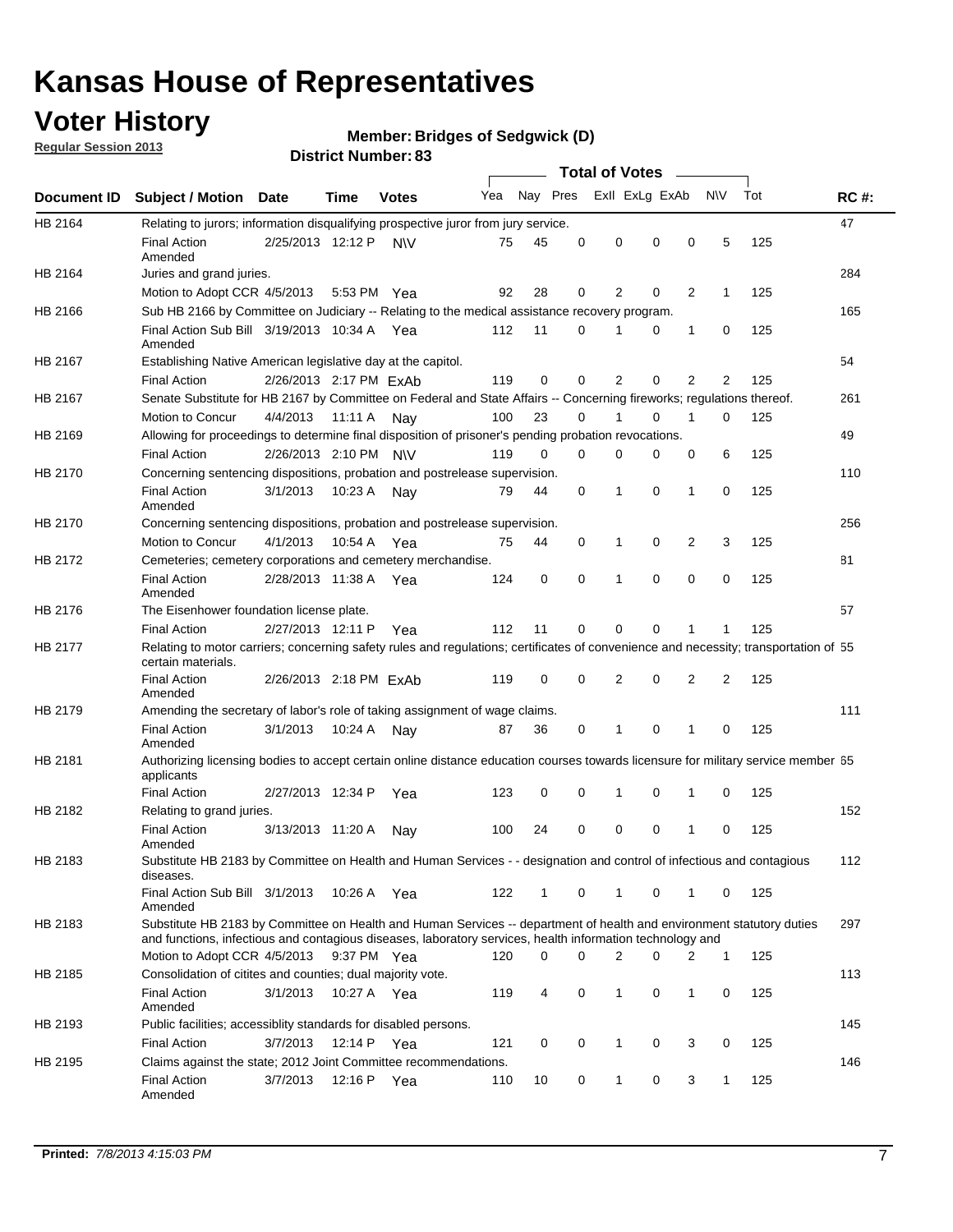## **Voter History**

**Member: Bridges of Sedgwick (D)** 

**Regular Session 2013**

|             |                                                                                                                                                                             |                       |             |              |     |          | <b>Total of Votes</b> |                |   |              |            |     |             |
|-------------|-----------------------------------------------------------------------------------------------------------------------------------------------------------------------------|-----------------------|-------------|--------------|-----|----------|-----------------------|----------------|---|--------------|------------|-----|-------------|
| Document ID | <b>Subject / Motion Date</b>                                                                                                                                                |                       | Time        | <b>Votes</b> | Yea | Nay Pres |                       | Exll ExLg ExAb |   |              | <b>N/A</b> | Tot | <b>RC#:</b> |
| HB 2197     | Kansas state high school activities association; membership of board of directors and executive board.                                                                      |                       |             |              |     |          |                       |                |   |              |            |     | 249         |
|             | Emergency Final<br><b>Action Amend</b>                                                                                                                                      | 3/26/2013 8:46 PM     |             | Nav          | 69  | 53       | 0                     |                | 0 | 2            | 0          | 125 |             |
| HB 2199     | Second amendment protection act.                                                                                                                                            |                       |             |              |     |          |                       |                |   |              |            |     | 157         |
|             | <b>Final Action</b><br>Amended                                                                                                                                              | 3/14/2013 11:34 A     |             | Nav          | 94  | 29       | 0                     | 0              | 0 | 2            | 0          | 125 |             |
| HB 2199     | Senate Substitute for HB 2199 by Committee on Federal and State Affairs--Secretary of Administration; successor; diretor of                                                 |                       |             |              |     |          |                       |                |   |              |            |     | 313         |
|             | accounts and reports; certain rules and regulations; Kansas liguor control act.                                                                                             |                       |             |              |     |          |                       |                |   |              |            |     |             |
|             | Motion to adopt CCR 5/22/2013 2:17 PM Yea                                                                                                                                   |                       |             |              | 89  | 23       | 0                     | 1              | 0 | 12           | 0          | 125 |             |
| HB 2200     | Executive chief information technology officer; office of information tehcnology services.                                                                                  |                       |             |              |     |          |                       |                |   |              |            |     | 114         |
|             | <b>Final Action</b><br>Amended                                                                                                                                              | 3/1/2013              | 10:28 A     | Yea          | 121 | 2        | 0                     | 1              | 0 | 1            | 0          | 125 |             |
| HB 2201     | Telecommunications; regulation by the state corporation commission and distributions from the Kansas universal service<br>fund.                                             |                       |             |              |     |          |                       |                |   |              |            |     | 33          |
|             | <b>Final Action</b><br>Amended                                                                                                                                              | 2/18/2013 11:24 A     |             | Yea          | 118 | 1        | 0                     | 2              | 0 | 4            | 0          | 125 |             |
| HB 2201     | Telecommunications; regulation by the state corporation commission and distributions from the Kansas universal service<br>fund.                                             |                       |             |              |     |          |                       |                |   |              |            |     | 278         |
|             | Motion to Adopt CCR 4/5/2013                                                                                                                                                |                       | 12:57 P     | Yea          | 99  | 20       | 0                     | 2              | 0 | 3            | 1          | 125 |             |
| HB 2202     | Providing automatic relief from certain motor carrier restrictions upon the governor's declaration of emergency.                                                            |                       |             |              |     |          |                       |                |   |              |            |     | 44          |
|             | <b>Final Action</b><br>Amended                                                                                                                                              | 2/20/2013 12:25 P     |             | Yea          | 122 | 0        | 0                     | 0              | 0 | $\Omega$     | 3          | 125 |             |
| HB 2203     | Relating to exercise of religion.                                                                                                                                           |                       |             |              |     |          |                       |                |   |              |            |     | 115         |
|             | <b>Final Action</b><br>Amended                                                                                                                                              | 3/1/2013              | 10:31 A     | Nay          | 109 | 14       | 0                     | 1              | 0 | 1            | 0          | 125 |             |
| HB 2203     | Relating to exercise of religion.                                                                                                                                           |                       |             |              |     |          |                       |                |   |              |            |     | 200         |
|             | Motion to Concur                                                                                                                                                            | 3/25/2013 9:41 AM     |             | Nav          | 109 | 12       | 0                     | 2              | 0 | 2            | 0          | 125 |             |
| HB 2204     | Relating to redemption of real property.                                                                                                                                    |                       |             |              |     |          |                       |                |   |              |            |     | 116         |
|             | <b>Final Action</b>                                                                                                                                                         | 3/1/2013              | 10:32 A     | Yea          | 123 | 0        | 0                     | 1              | 0 | 1            | 0          | 125 |             |
| HB 2204     | Amended<br>Extending the judicial branch surcharge for two years.                                                                                                           |                       |             |              |     |          |                       |                |   |              |            |     | 308         |
|             | Motion to adopt CCR 5/13/2013 10:38 A                                                                                                                                       |                       |             | Yea          | 121 | 1        | 0                     | 0              | 0 | 3            | 0          | 125 |             |
| HB 2205     | Adoption hearings; time and waiver of notice.                                                                                                                               |                       |             |              |     |          |                       |                |   |              |            |     | 117         |
|             | <b>Final Action</b>                                                                                                                                                         | 3/1/2013              | 10:33 A Yea |              | 123 | 0        | 0                     | 1              | 0 | 1            | 0          | 125 |             |
|             | Amended                                                                                                                                                                     |                       |             |              |     |          |                       |                |   |              |            |     |             |
| HB 2207     | Substitute HB 2207 by Committee on Agriculture and Natural Resources--Amending provisions relating to the regulation and<br>certification of animal feeding facilities.     |                       |             |              |     |          |                       |                |   |              |            |     | 56          |
|             | Final Action Sub Bill 2/26/2013 2:20 PM ExAb                                                                                                                                |                       |             |              | 119 | 0        | 0                     | 2              | 0 | 2            | 2          | 125 |             |
| HB 2207     | Substitute HB 2207 by Committee on Agriculture and Natural Resources--Amending provisions relating to the regulation and 257<br>certification of animal feeding facilities. |                       |             |              |     |          |                       |                |   |              |            |     |             |
|             | Motion to Concur                                                                                                                                                            | 4/1/2013 2:23 PM Yea  |             |              | 119 | 0        | 0                     | 1              | 0 | 3            | 2          | 125 |             |
| HB 2209     | Amendments to the Kansas offender registration act.                                                                                                                         |                       |             |              |     |          |                       |                |   |              |            |     | 66          |
|             | <b>Final Action</b><br>Amended                                                                                                                                              | 2/27/2013 12:35 P Yea |             |              | 123 | 0        | 0                     | $\mathbf{1}$   | 0 | $\mathbf{1}$ | 0          | 125 |             |
| HB 2210     | Elections; change of party affiliation.                                                                                                                                     |                       |             |              |     |          |                       |                |   |              |            |     | 132         |
|             | <b>Emergency Final</b><br><b>Action Amend</b>                                                                                                                               | 3/1/2013              | 1:02 PM Nay |              | 72  | 49       | 0                     |                | 0 | 1            | 2          | 125 |             |
| HB 2212     | Concerning the requirements to receiving a service grant through the veterans claims assistance program.                                                                    |                       |             |              |     |          |                       |                |   |              |            |     | 118         |
|             | Final Action                                                                                                                                                                | 3/1/2013              | 10:34 A Yea |              | 123 | 0        | 0                     | $\mathbf{1}$   | 0 | 1            | 0          | 125 |             |
| HB 2213     | Member elections and retirement benefit determinations and one-time payments under KPERS act of 2015.                                                                       |                       |             |              |     |          |                       |                |   |              |            |     | 27          |
|             | <b>Final Action</b><br>Amended                                                                                                                                              | 2/15/2013 11:19 A Yea |             |              | 115 | 0        | 0                     | 2              | 2 | 3            | 3          | 125 |             |
| HB 2213     | Member elections and retirement benefit determinations and one-time payments under KPERS act of 2015.                                                                       |                       |             |              |     |          |                       |                |   |              |            |     | 311         |
|             | Motion to adopt CCR 5/20/2013 2:11 PM Yea                                                                                                                                   |                       |             |              | 104 | $\Omega$ | 0                     | 1              | 0 | 16           | 4          | 125 |             |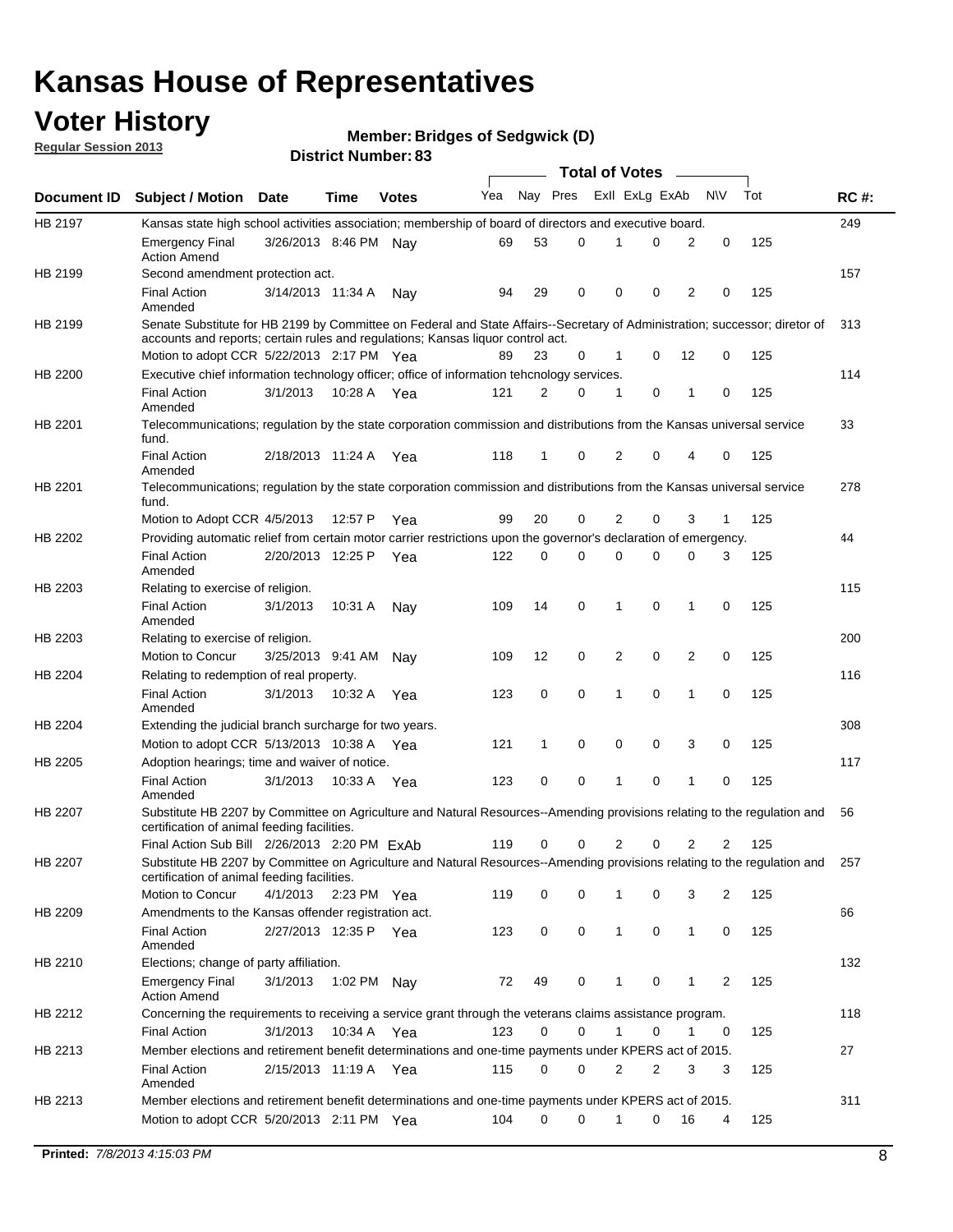## **Voter History**

**Member: Bridges of Sedgwick (D)** 

**Regular Session 2013**

|                |                                                                                                                                                                                                       |                       |             | טט . וסעווואדו או ווסוע |                             |              |          | <b>Total of Votes</b> |   | $\sim$         |              |     |             |
|----------------|-------------------------------------------------------------------------------------------------------------------------------------------------------------------------------------------------------|-----------------------|-------------|-------------------------|-----------------------------|--------------|----------|-----------------------|---|----------------|--------------|-----|-------------|
| Document ID    | <b>Subject / Motion Date</b>                                                                                                                                                                          |                       | <b>Time</b> | <b>Votes</b>            | Yea Nay Pres ExII ExLg ExAb |              |          |                       |   |                | <b>NV</b>    | Tot | <b>RC#:</b> |
| HB 2216        | Repealing certain joint committees and amending related statutes; amending the joint committees on special claims against<br>the state.                                                               |                       |             |                         |                             |              |          |                       |   |                |              |     | 119         |
|                | <b>Final Action</b><br>Amended                                                                                                                                                                        | 3/1/2013              | 10:36 A     | Nay                     | 91                          | 32           | 0        | 1                     | 0 | 1              | 0            | 125 |             |
| HB 2216        | Repealing certain joint committees and amending related statutes; amending the joint committees on special claims against<br>the state.                                                               |                       |             |                         |                             |              |          |                       |   |                |              |     | 323         |
|                | Motion to adopt CCR 6/2/2013                                                                                                                                                                          |                       |             | 12:18 A ExAb            | 81                          | 28           | 0        | 1                     | 0 | 6              | 9            | 125 |             |
| HB 2217        | Creating the crime of female genital mutilation and setting the penalty.                                                                                                                              |                       |             |                         |                             |              |          |                       |   |                |              |     | 120         |
|                | <b>Final Action</b><br>Amended                                                                                                                                                                        | 3/1/2013              | 10:37 A Yea |                         | 123                         | 0            | 0        | 1                     | 0 | $\mathbf{1}$   | 0            | 125 |             |
| HB 2218        | Driving under the influence of alcohol or drugs; tests; implied consent; administrative hearings.                                                                                                     |                       |             |                         |                             |              |          |                       |   |                |              |     | 82          |
|                | <b>Final Action</b>                                                                                                                                                                                   | 2/28/2013 11:40 A     |             | Yea                     | 124                         | 0            | 0        | 1                     | 0 | 0              | 0            | 125 |             |
| HB 2218        | Driving under the influence of alcohol or drugs; boating under the influence of alcohol or drugs; tests; implied consent;<br>administrative hearings; aggravated battery DUI.                         |                       |             |                         |                             |              |          |                       |   |                |              |     | 303         |
|                | Motion to adopt CCR 5/9/2013                                                                                                                                                                          |                       | 11:46 A     | Yea                     | 120                         | 2            | 0        | 1                     | 0 | 1              | 1            | 125 |             |
| HB 2221        | Enacting the equal access act; school employees; professional employees organization.                                                                                                                 |                       |             |                         |                             |              |          |                       |   |                |              |     | 83          |
|                | <b>Final Action</b>                                                                                                                                                                                   | 2/28/2013 11:42 A     |             | Nav                     | 71                          | 53           | 0        | 1                     | 0 | 0              | 0            | 125 |             |
| HB 2222        | School districts; bullying policies.                                                                                                                                                                  |                       |             |                         |                             |              |          |                       |   |                |              |     | 141         |
|                | <b>Emergency Final</b><br><b>Action Amend</b>                                                                                                                                                         | 3/1/2013              |             | 1:13 PM $Yea$           | 119                         | $\mathbf{1}$ | 1        | 1                     | 0 | $\mathbf{1}$   | 2            | 125 |             |
| HB 2228        | Decreased employer payments to group insurance reserve fund for KPERS plan of death and long-term disability benefits<br>during fiscal years 2014 and 2015.                                           |                       |             |                         |                             |              |          |                       |   |                |              |     | 28          |
|                | <b>Final Action</b><br>Amended                                                                                                                                                                        | 2/15/2013 11:21 A     |             | Yea                     | 115                         | 0            | 0        | 2                     | 2 | 3              | 3            | 125 |             |
| HB 2231        | Substitute HB 2231 by Committee on Appropriations - Appropriations for FY 2014, FY 2015, FY 2016, FY 2017 and FY 2018<br>for various state agencies; capital improvement projects.                    |                       |             |                         |                             |              |          |                       |   |                |              |     | 177         |
|                | Final Action Sub Bill 3/20/2013 10:29 A<br>Amended                                                                                                                                                    |                       |             | Nav                     | 68                          | 55           | 0        |                       | 0 | 1              | 0            | 125 |             |
| HB 2234        | Contracts between the Kansas turnpike authority and the Kansas department of transportation.                                                                                                          |                       |             |                         |                             |              |          |                       |   |                |              |     | 151         |
|                | <b>Final Action</b><br>Amended                                                                                                                                                                        | 3/11/2013 11:16 A     |             | Nav                     | 81                          | 41           | $\Omega$ | 0                     | 1 | $\overline{2}$ | 0            | 125 |             |
| HB 2234        | Naming the secretary of transportation as the director of operations of the Kansas turnpike authority; pertaining to certain<br>contracts between the authority and the department of transportation. |                       |             |                         |                             |              |          |                       |   |                |              |     | 299         |
|                | Motion to Adopt CCR 4/5/2013                                                                                                                                                                          |                       | 10:12 P     | Nav                     | 76                          | 44           | 0        | 2                     | 0 | 2              | 1            | 125 |             |
| <b>HB 2244</b> | Taxation of watercraft.<br><b>Emergency Final</b>                                                                                                                                                     | 3/26/2013 8:49 PM Yea |             |                         | 107                         | 15           | 0        | 1                     | 0 | 2              | 0            | 125 | 250         |
|                | <b>Action Amend</b>                                                                                                                                                                                   |                       |             |                         |                             |              |          |                       |   |                |              |     |             |
| HB 2249        | City annexation of fire district land; double taxation; refund.                                                                                                                                       |                       |             |                         |                             |              |          |                       |   |                |              |     | 121         |
|                | Final Action 3/1/2013 10:39 A Yea<br>Amended                                                                                                                                                          |                       |             |                         | 101                         | 22           | 0        | $\mathbf{1}$          | 0 | $\mathbf{1}$   | 0            | 125 |             |
| HB 2249        | Certain property issues; fire districts; historic preservation; solid waste.                                                                                                                          |                       |             |                         |                             |              |          |                       |   |                |              |     | 310         |
|                | Motion to Adopt CCR 5/17/2013 10:25 A Yea                                                                                                                                                             |                       |             |                         | 92                          | 18           | 0        | 1                     | 0 | 14             | 0            | 125 |             |
| HB 2252        | Eliminating the statute of limitations for prosecutions of rape and aggravated criminal sodomy.                                                                                                       |                       |             |                         |                             |              |          |                       |   |                |              |     | 122         |
|                | <b>Final Action</b><br>Amended                                                                                                                                                                        | 3/1/2013              |             | 10:40 A Yea             | 123                         | 0            | 0        |                       | 0 | $\mathbf{1}$   | 0            | 125 |             |
| HB 2253        | Abortion; prohibiting funding for abortion services; amending late-term abortion and woman's- right-to-know statutes.                                                                                 |                       |             |                         |                             |              |          |                       |   |                |              |     | 178         |
|                | <b>Final Action</b><br>Amended                                                                                                                                                                        | 3/20/2013 10:31 A     |             | Nay                     | 92                          | 31           | 0        | 1                     | 0 | 1              | 0            | 125 |             |
| HB 2253        | Abortion; prohibiting funding for abortion services; amending late-term abortion and woman's- right-to-know statutes.                                                                                 |                       |             |                         |                             |              |          |                       |   |                |              |     | 301         |
|                | Motion to Adopt CCR 4/5/2013                                                                                                                                                                          |                       | 10:34 P     | Nay                     | 90                          | 30           | 0        | 2                     | 0 | 2              | $\mathbf{1}$ | 125 |             |
| HB 2255        | Economic development; investments in telecommunications machinery and equipment.                                                                                                                      |                       |             |                         |                             |              |          |                       |   |                |              |     | 142         |
|                | EFA Sub Bill<br>Amended                                                                                                                                                                               | 3/1/2013              |             | 1:15 PM Yea             | 116                         | 5            | 0        | 1                     | 0 | 1              | 2            | 125 |             |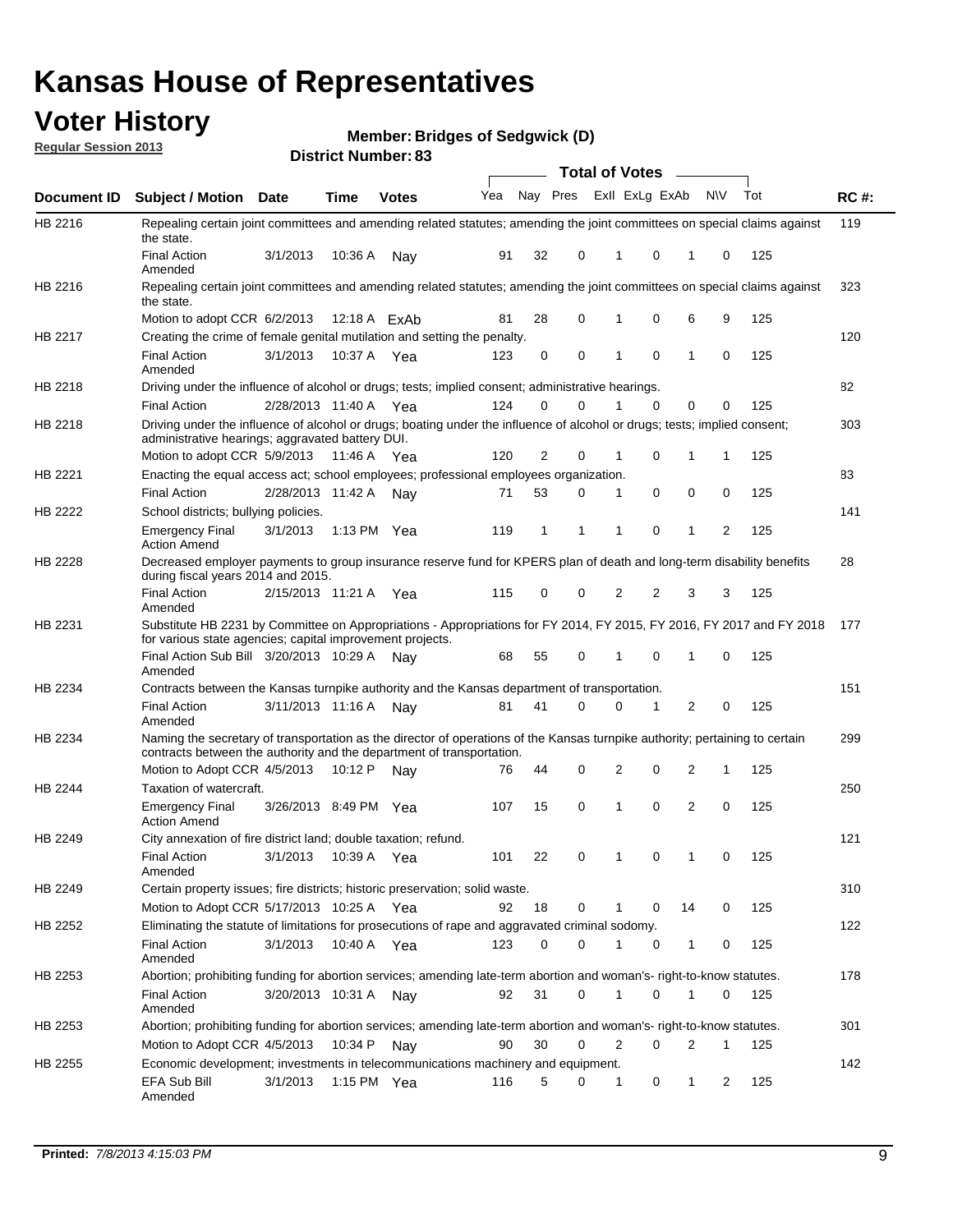## **Voter History**

**Member: Bridges of Sedgwick (D)** 

**Regular Session 2013**

|                    |                                                                                                                                                                                       |                       | טט הסעוווטנו ועוווטכו |              |     |          |          | <b>Total of Votes</b> |              | $\sim$       |                |     |     |
|--------------------|---------------------------------------------------------------------------------------------------------------------------------------------------------------------------------------|-----------------------|-----------------------|--------------|-----|----------|----------|-----------------------|--------------|--------------|----------------|-----|-----|
| <b>Document ID</b> | <b>Subject / Motion Date</b>                                                                                                                                                          |                       | <b>Time</b>           | <b>Votes</b> | Yea | Nay Pres |          | Exll ExLg ExAb        |              |              | <b>NV</b>      | Tot | RC# |
| HB 2259            | Domestic relations; relating to dissolution of marriage;                                                                                                                              |                       |                       |              |     |          |          |                       |              |              |                |     | 58  |
|                    | <b>Final Action</b>                                                                                                                                                                   | 2/27/2013 12:12 P     |                       | Yea          | 123 | 0        | 0        | 1                     | 0            | 1            | 0              | 125 |     |
| HB 2261            | Authorizing the expenditure of unencumbered balances held by school district; removing the cap for contingency reserve<br>fund.                                                       |                       |                       |              |     |          |          |                       |              |              |                |     | 48  |
|                    | <b>Final Action</b><br>Amended                                                                                                                                                        | 2/25/2013 12:13 P     |                       | <b>NV</b>    | 120 | 0        | 0        | 0                     | 0            | 0            | 5              | 125 |     |
| HB 2261            | School districts; expenditure of unencumbered bala ces; removing the cap for contingency reserve fund; establishing celebrate 305<br>freedom week; bullying policies. ies.            |                       |                       |              |     |          |          |                       |              |              |                |     |     |
|                    | Motion to adopt CCR 5/9/2013                                                                                                                                                          |                       | 2:25 PM Yea           |              | 119 | 1        | 0        | 1                     | 0            | 4            | 0              | 125 |     |
| HB 2262            | Substitute HB 2262 by Committee on Appropriations - Amending the percentage amount that is deposited into the oil and gas 210<br>valuation depletion trust fund from 12.41% to 8.25%. |                       |                       |              |     |          |          |                       |              |              |                |     |     |
|                    | Final Action Sub Bill 3/26/2013 9:58 AM                                                                                                                                               |                       |                       | Nav          | 96  | 23       | 0        |                       | 0            | 5            | 0              | 125 |     |
| HB 2267            | Income tax, credits, high performance incentive program; subtraction modifications, certain expenses related to living dinor<br>organ donations.                                      |                       |                       |              |     |          |          |                       |              |              |                |     | 252 |
|                    | <b>Emergency Final</b><br><b>Action Amend</b>                                                                                                                                         | 3/26/2013 8:52 PM Yea |                       |              | 106 | 16       | 0        | 1                     | 0            | 2            | 0              | 125 |     |
| HB 2269            | John Bower memorial highway.                                                                                                                                                          |                       |                       |              |     |          |          |                       |              |              |                |     | 84  |
|                    | <b>Final Action</b><br>Amended                                                                                                                                                        | 2/28/2013 11:44 A     |                       | Yea          | 114 | 10       | 0        | 1                     | 0            | 0            | 0              | 125 |     |
| <b>HB 2272</b>     | Exempting IRB-purchased property from property taxatin without state ownerhsip requirement.                                                                                           |                       |                       |              |     |          |          |                       |              |              |                |     | 123 |
|                    | <b>Final Action</b>                                                                                                                                                                   | 3/1/2013              | 10:41 A               | Yea          | 123 | 0        | 0        | 1                     | 0            | $\mathbf{1}$ | 0              | 125 |     |
| HB 2278            | Creating a penalty enhancement for the theft or burglary of a firearm.                                                                                                                |                       |                       |              |     |          |          |                       |              |              |                |     | 135 |
|                    | <b>Emergency Final</b><br><b>Action Amend</b>                                                                                                                                         | 3/1/2013              | 1:06 PM Yea           |              | 117 | 4        | 0        | 1                     | $\Omega$     | 1            | $\overline{2}$ | 125 |     |
| HB 2280            | School districts; establishing celebrate freedom week and related curriculum.                                                                                                         |                       |                       |              |     |          |          |                       |              |              |                |     | 140 |
|                    | <b>Emergency Final</b><br><b>Action Amend</b>                                                                                                                                         | 3/1/2013              | 1:12 PM Nay           |              | 95  | 25       | 1        | 1                     | 0            | 1            | 2              | 125 |     |
| HB 2294            | Kansas uniform securities act.                                                                                                                                                        |                       |                       |              |     |          |          |                       |              |              |                |     | 124 |
|                    | <b>Final Action</b>                                                                                                                                                                   | 3/1/2013              | 10:42 A               | Yea          | 123 | 0        | 0        | 1                     | 0            | 1            | 0              | 125 |     |
| HB 2296            | Campaign finance; permitted uses of campaign funds.                                                                                                                                   |                       |                       |              |     |          |          |                       |              |              |                |     | 148 |
|                    | <b>Final Action</b>                                                                                                                                                                   | 3/8/2013              | 11:12 A               | Nav          | 120 | 1        | 0        | 0                     | $\mathbf{1}$ | 2            | $\mathbf{1}$   | 125 |     |
| HB 2298            | Amending the crimes of interference with law enforcement and giving a false alarm.                                                                                                    |                       |                       |              |     |          |          |                       |              |              |                |     | 136 |
|                    | <b>Emergency Final</b><br>Action                                                                                                                                                      | 3/1/2013              | 1:07 PM Yea           |              | 121 | 0        | 0        | 1                     | 0            | 1            | 2              | 125 |     |
| HB 2302            | Relating to drug screening, criminal history record check and fingerprinting of certain persons and employees.                                                                        |                       |                       |              |     |          |          |                       |              |              |                |     | 85  |
|                    | <b>Final Action</b><br>Amended                                                                                                                                                        | 2/28/2013 11:45 A     |                       | Yea          | 124 | $\Omega$ | $\Omega$ | 1                     | 0            | 0            | 0              | 125 |     |
| HB 2303            | Relating to drivier's license fees; driving under the influence equipment fund.                                                                                                       |                       |                       |              |     |          |          |                       |              |              |                |     | 125 |
|                    | <b>Final Action</b><br>Amended                                                                                                                                                        | 3/1/2013              | 10:44 A               | Yea          | 113 | 10       | 0        | 1                     | 0            | 1            | 0              | 125 |     |
| HB 2305            | Kansas storage tank act and containment of underground storage tanks.                                                                                                                 |                       |                       |              |     |          |          |                       |              |              |                |     | 126 |
|                    | Final Action                                                                                                                                                                          | 3/1/2013              | 10:45 A               | Yea          | 123 | 0        | 0        | 1                     | 0            | 1            | 0              | 125 |     |
| HB 2305            | Kansas storage tank act and containment of underground storage tanks.                                                                                                                 |                       |                       |              |     |          |          |                       |              |              |                |     | 197 |
|                    | Motion to Concur                                                                                                                                                                      | 3/22/2013 11:36 A     |                       | Yea          | 119 | 0        | 0        | $\overline{c}$        | 0            | 3            | $\mathbf{1}$   | 125 |     |
| HB 2311            | Increasing delinquent registration fees.<br><b>Final Action</b>                                                                                                                       | 3/1/2013              | 10:50 A               | Nay          | 24  | 99       | 0        | 1                     | 0            | $\mathbf{1}$ | 0              | 125 | 127 |
| HB 2312            | Kansas uninsurable health insurance plan; increase in life time limit.                                                                                                                |                       |                       |              |     |          |          |                       |              |              |                |     | 95  |
|                    | <b>Final Action</b>                                                                                                                                                                   | 3/1/2013              | 9:53 AM Yea           |              | 123 | 0        | 0        |                       | 0            | 1            | 0              | 125 |     |
| HB 2318            | Authorizing use of motorcycle headlamp modulation systems and side lamps.                                                                                                             |                       |                       |              |     |          |          |                       |              |              |                |     | 128 |
|                    | <b>Final Action</b><br>Amended                                                                                                                                                        | 3/1/2013              | 10:52 A               | Yea          | 123 | 0        | 0        | 1                     | 0            | 1            | 0              | 125 |     |
| HB 2318            | Authorizing use of motorcycle headlamp modulation systems and side lamps.                                                                                                             |                       |                       |              |     |          |          |                       |              |              |                |     | 201 |
|                    | Motion to Concur                                                                                                                                                                      | 3/25/2013 9:44 AM Yea |                       |              | 121 | 0        | 0        | 2                     | 0            | 2            | 0              | 125 |     |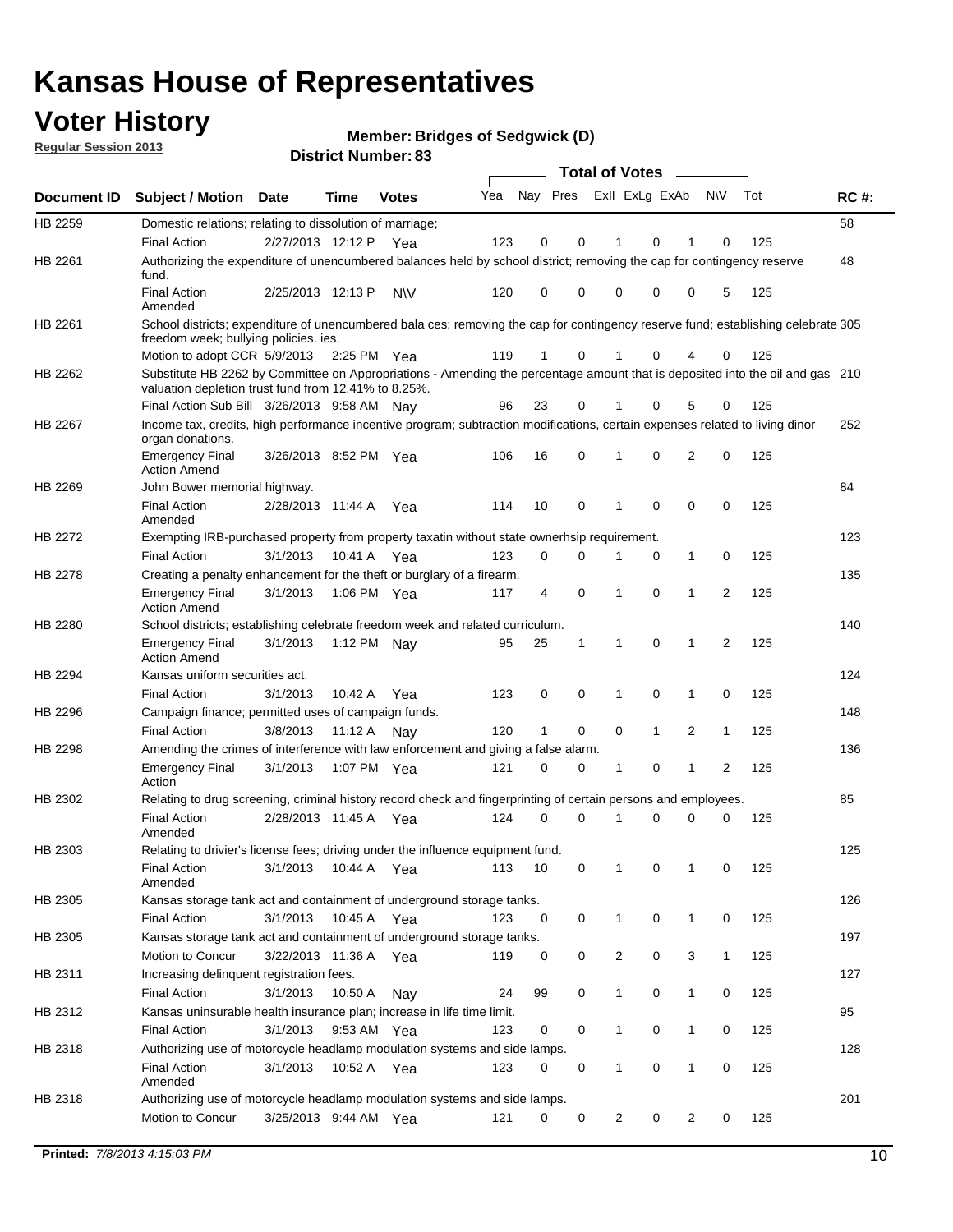## **Voter History**

**Member: Bridges of Sedgwick (D)** 

**Regular Session 2013**

|             |                                                                                                                                                                                             |                       |             |               |     |             |             | <b>Total of Votes</b> |   |                |           |     |             |
|-------------|---------------------------------------------------------------------------------------------------------------------------------------------------------------------------------------------|-----------------------|-------------|---------------|-----|-------------|-------------|-----------------------|---|----------------|-----------|-----|-------------|
| Document ID | <b>Subject / Motion</b>                                                                                                                                                                     | <b>Date</b>           | Time        | <b>Votes</b>  | Yea | Nay Pres    |             | Exll ExLg ExAb        |   |                | <b>NV</b> | Tot | <b>RC#:</b> |
| HB 2319     | Creating the coalition of innovative districts act.                                                                                                                                         |                       |             |               |     |             |             |                       |   |                |           |     | 149         |
|             | <b>Final Action</b><br>Amended                                                                                                                                                              | 3/8/2013              | 11:17 A     | Nav           | 74  | 47          | 0           | 0                     | 1 | 3              | 0         | 125 |             |
| HB 2319     | Creating the coalition of innovative districts act.                                                                                                                                         |                       |             |               |     |             |             |                       |   |                |           |     | 279         |
|             | Motion to Adopt CCR 4/5/2013                                                                                                                                                                |                       |             | 1:03 PM Nay   | 71  | 47          | 0           | 2                     | 0 | 3              | 2         | 125 |             |
| HB 2322     | Relating to the division of health of the department of health and environment.                                                                                                             |                       |             |               |     |             |             |                       |   |                |           |     | 86          |
|             | <b>Final Action</b>                                                                                                                                                                         | 2/28/2013 11:46 A Yea |             |               | 118 | 6           | 0           | 1                     | 0 | 0              | 0         | 125 |             |
|             | Amended                                                                                                                                                                                     |                       |             |               |     |             |             |                       |   |                |           |     |             |
| HB 2326     | VoIP and IP enabled services.                                                                                                                                                               |                       |             |               |     |             |             |                       |   |                |           |     | 129         |
|             | <b>Final Action</b><br>Amended                                                                                                                                                              | 3/1/2013              | 10.53 A     | Yea           | 123 | $\mathbf 0$ | 0           | $\mathbf{1}$          | 0 | 1              | 0         | 125 |             |
| HB 2338     | Courts; docket fees.                                                                                                                                                                        |                       |             |               |     |             |             |                       |   |                |           |     | 211         |
|             | <b>Final Action</b><br>Amended                                                                                                                                                              | 3/26/2013 10:00 A     |             | Nav           | 67  | 52          | 0           | $\mathbf 1$           | 0 | 5              | 0         | 125 |             |
| HB 2339     | Allowing insurers to return premiums to a policyholder separate from the notice of an adverse underwriting decision.                                                                        |                       |             |               |     |             |             |                       |   |                |           |     | 67          |
|             | <b>Final Action</b>                                                                                                                                                                         | 2/28/2013 11:16 A Yea |             |               | 124 | 0           | 0           |                       | 0 | 0              | 0         | 125 |             |
| HB 2339     | Combining life insurance with certain additional health related riders, insurance agents-lines of insurance, health insurance for 287<br>certain firefighters and law enforcement officers. |                       |             |               |     |             |             |                       |   |                |           |     |             |
|             | Motion to Adopt CCR 4/5/2013 7:15 PM Yea                                                                                                                                                    |                       |             |               | 116 | 4           | 0           | 2                     | 0 | 2              | -1        | 125 |             |
| HB 2343     | Relating to the secretary of health and environment; office of laboratory services.                                                                                                         |                       |             |               |     |             |             |                       |   |                |           |     | 130         |
|             | <b>Final Action</b>                                                                                                                                                                         | 3/1/2013              | 10:54 A Nay |               | 89  | 34          | 0           | 1                     | 0 | $\mathbf{1}$   | 0         | 125 |             |
| HB 2349     | School districts; audit by legislative post audit committee.                                                                                                                                |                       |             |               |     |             |             |                       |   |                |           |     | 87          |
|             | <b>Final Action</b><br>Amended                                                                                                                                                              | 2/28/2013 11:48 A Yea |             |               | 120 | 4           | $\mathbf 0$ | $\mathbf{1}$          | 0 | $\mathbf 0$    | 0         | 125 |             |
| HB 2349     | School districts; audit by legislative post audit committee.                                                                                                                                |                       |             |               |     |             |             |                       |   |                |           |     | 291         |
|             | Motion to Concur                                                                                                                                                                            | 4/5/2013              |             | 7:55 PM Yea   | 118 | 2           | 0           | 2                     | 0 | 2              | 1         | 125 |             |
| HB 2352     | Maximum benefits increased for certain members of the Kansas police and firemen's retirement system.                                                                                        |                       |             |               |     |             |             |                       |   |                |           |     | 88          |
|             | <b>Final Action</b>                                                                                                                                                                         | 2/28/2013 11:49 A     |             | Yea           | 124 | 0           | 0           | 1                     | 0 | 0              | 0         | 125 |             |
| HB 2353     | Adding certain controlled substances as schedule I drugs.                                                                                                                                   |                       |             |               |     |             |             |                       |   |                |           |     | 138         |
|             | Emergency Final<br>Action                                                                                                                                                                   | 3/1/2013              |             | 1:09 PM Yea   | 121 | 0           | 0           | $\mathbf{1}$          | 0 | 1              | 2         | 125 |             |
| HB 2357     | 242nd engineer company ae" KS army national guard ae" membrial highway.                                                                                                                     |                       |             |               |     |             |             |                       |   |                |           |     | 96          |
|             | <b>Final Action</b>                                                                                                                                                                         | 3/1/2013              |             | 9:54 AM Yea   | 123 | 0           | 0           | 1                     | 0 | 1              | 0         | 125 |             |
| HB 2357     | 242nd engineer company-KS army national guard- highway.                                                                                                                                     |                       |             |               |     |             |             |                       |   |                |           |     | 202         |
|             | Motion to Concur                                                                                                                                                                            | 3/25/2013 9:47 AM Yea |             |               | 121 | $\mathbf 0$ | $\mathbf 0$ | 2                     | 0 | $\overline{2}$ | 0         | 125 |             |
| HB 2363     | Exempting certain aggregate mining operations from department of health and environment regulations.                                                                                        |                       |             |               |     |             |             |                       |   |                |           |     | 131         |
|             | <b>Final Action</b><br>Amended                                                                                                                                                              | 3/1/2013              | 10:56 A     | Yea           | 123 | 0           | 0           | 1                     | 0 | 1              | 0         | 125 |             |
| HB 2363     | Water; wastewater regulations for sand and gravel; streams, dams and water obstructions.                                                                                                    |                       |             |               |     |             |             |                       |   |                |           |     | 280         |
|             | Motion to Adopt CCR 4/5/2013                                                                                                                                                                |                       |             | 1:10 PM $Yea$ | 119 | 0           | 0           | 2                     | 0 | 3              | 1         | 125 |             |
| HB 2368     | Relating to the governor's mental health services planning council.<br>Emergency Final                                                                                                      | 3/1/2013              |             | 1:08 PM Yea   | 121 | 0           | 0           | 1                     | 0 | $\mathbf{1}$   | 2         | 125 | 137         |
|             | Action Amend                                                                                                                                                                                |                       |             |               |     |             |             |                       |   |                |           |     |             |
| HB 2377     | Relating to court fees and costs; judicial branch surcharge fund.                                                                                                                           |                       |             |               |     |             |             |                       |   |                |           |     | 212         |
|             | Final Action                                                                                                                                                                                | 3/26/2013 10:01 A Yea |             |               | 118 | 1           | 0           |                       | 0 | 5              | 0         | 125 |             |
| HB 2378     | Sales tax exemption for sales of certain machinery and equipment used for surface mining activities.                                                                                        |                       |             |               |     |             |             |                       |   |                |           |     | 251         |
|             | Emergency Final<br><b>Action Amend</b>                                                                                                                                                      | 3/26/2013 8:51 PM Nay |             |               | 104 | 18          | 0           | 1                     | 0 | 2              | 0         | 125 |             |
| HB 2381     | Election campaign finance; removing certain limitations to contributions made during legislative sessions.                                                                                  |                       |             |               |     |             |             |                       |   |                |           |     | 198         |
|             | <b>Final Action</b><br>Amended                                                                                                                                                              | 3/25/2013 9:30 AM Nay |             |               | 100 | 21          | 0           | 2                     | 0 | $\overline{2}$ | 0         | 125 |             |
| HB 2387     | Clarifying that felony murder is not a lesser included offense of capital murder.                                                                                                           |                       |             |               |     |             |             |                       |   |                |           |     | 213         |
|             | <b>Final Action</b>                                                                                                                                                                         | 3/26/2013 10:02 A     |             | Yea           | 117 | 2           | 0           | 1                     | 0 | 5              | 0         | 125 |             |
|             | Printed: 7/8/2013 4:15:03 PM                                                                                                                                                                |                       |             |               |     |             |             |                       |   |                |           |     | 11          |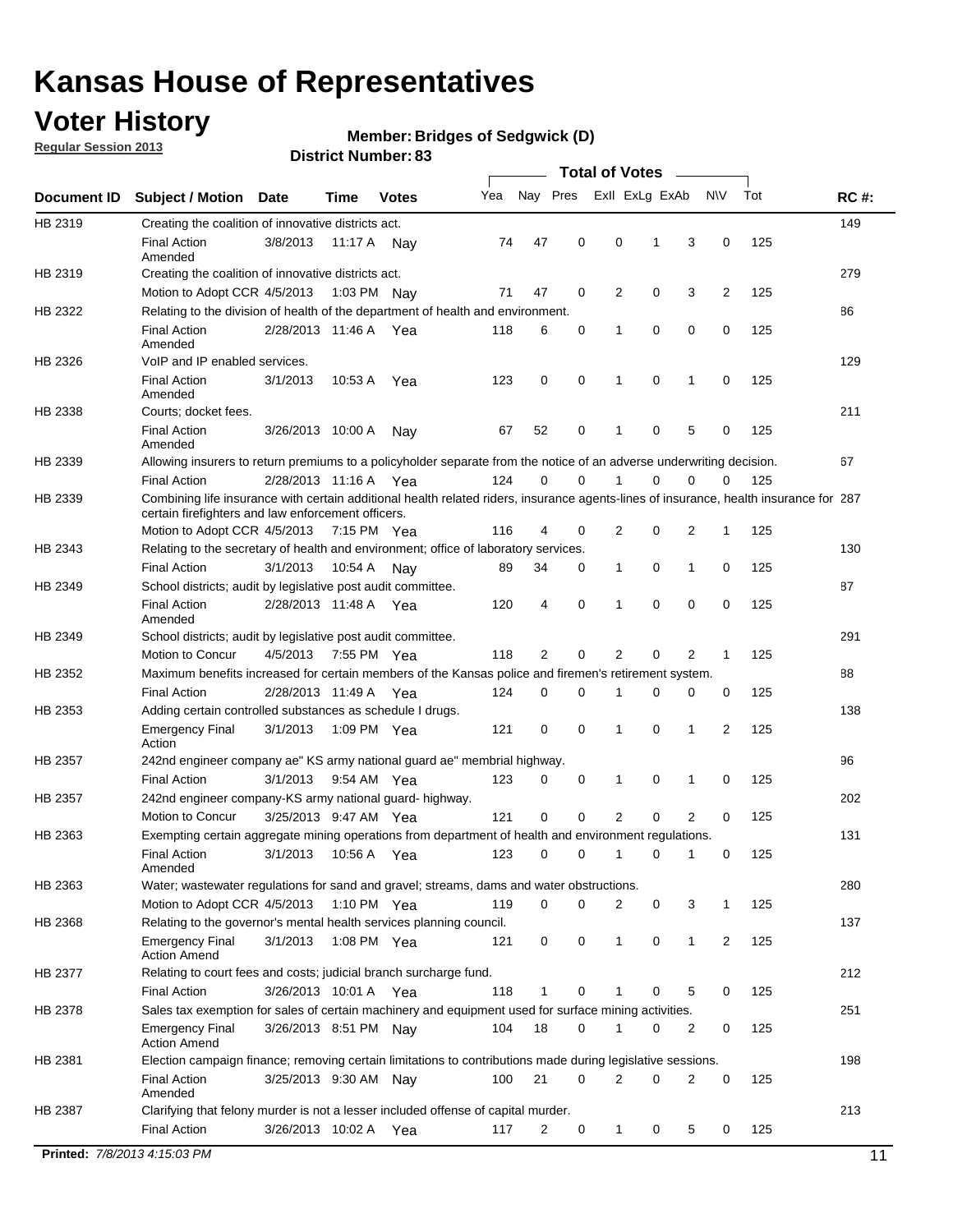## **Voter History**

**Member: Bridges of Sedgwick (D)** 

**Regular Session 2013**

|                 |                                                                                                                                                                                                                                                  |                        |      |              |     |              |          | <b>Total of Votes</b> |   |   |              |     |             |
|-----------------|--------------------------------------------------------------------------------------------------------------------------------------------------------------------------------------------------------------------------------------------------|------------------------|------|--------------|-----|--------------|----------|-----------------------|---|---|--------------|-----|-------------|
| Document ID     | Subject / Motion Date                                                                                                                                                                                                                            |                        | Time | <b>Votes</b> | Yea | Nay Pres     |          | Exll ExLg ExAb        |   |   | <b>NV</b>    | Tot | <b>RC#:</b> |
| HB 2389         | Capital murder; notice of intent to seek the death penalty.                                                                                                                                                                                      |                        |      |              |     |              |          |                       |   |   |              |     | 214         |
|                 | <b>Final Action</b>                                                                                                                                                                                                                              | 3/26/2013 10:03 A      |      | Yea          | 118 | 1            | 0        | 1                     | 0 | 5 | 0            | 125 |             |
| HB 2391         | School finance; amount of tax levy authorized to finance ancillary school facilities.                                                                                                                                                            |                        |      |              |     |              |          |                       |   |   |              |     | 237         |
|                 | <b>Emergency Final</b><br><b>Action Amend</b>                                                                                                                                                                                                    | 3/26/2013 8:30 PM Nav  |      |              | 64  | 57           | 0        | 1                     | 0 | 2 | 1            | 125 |             |
| HB 2391         | Senate Substitute for HB 2391 by Committee on Ways and Means - Creating the joint committee on uniform educational<br>standards oversight.                                                                                                       |                        |      |              |     |              |          |                       |   |   |              |     | 321         |
|                 | Sub Motion to Concur 6/1/2013                                                                                                                                                                                                                    |                        |      | 10:06 P ExAb | 55  | 58           | 0        | 0                     | 0 | 6 | 6            | 125 |             |
| HB 2396         | Allowing the secretary of administration to identify state owned real property as surplus property and establishing an appeals 253<br>process of such identification; also amending procedures for the disposition of state surplus real estate. |                        |      |              |     |              |          |                       |   |   |              |     |             |
|                 | <b>Emergency Final</b><br>Action Amend                                                                                                                                                                                                           | 3/26/2013 8:53 PM Yea  |      |              | 122 | 0            | 0        |                       | 0 | 2 | 0            | 125 |             |
| HB 2403         | Issuing \$1,500,000,000 of pension obligation bonds to finance a portion of the unfunded actuarial liability of KPERS.                                                                                                                           |                        |      |              |     |              |          |                       |   |   |              |     | 236         |
|                 | <b>Final Action</b><br>Amended                                                                                                                                                                                                                   | 3/26/2013 8:29 PM Nay  |      |              | 73  | 49           | 0        | 1                     | 0 | 2 | 0            | 125 |             |
| <b>HCR 5014</b> | Urging approval of the Presidential Permit application allowing the construction and operation of the TransCanada Keystone<br>XL Pipeline.                                                                                                       |                        |      |              |     |              |          |                       |   |   |              |     | 215         |
|                 | <b>Final Action</b>                                                                                                                                                                                                                              | 3/26/2013 10:05 A      |      | Yea          | 108 | 11           | 0        |                       | 0 | 5 | 0            | 125 |             |
| HR 6004         | Rules of House of Representatives, permanent rules of the 2013-2014 biennium.                                                                                                                                                                    |                        |      |              |     |              |          |                       |   |   |              |     | 4           |
|                 | <b>Final Action</b><br>Amended                                                                                                                                                                                                                   | 1/28/2013 11:09 A ExAb |      |              | 82  | 40           | 0        | 0                     | 0 | 3 | 0            | 125 |             |
| SB 1            | Legislative Post Audit; periodic audits of the State treasurer and the pooled money investment board.                                                                                                                                            |                        |      |              |     |              |          |                       |   |   |              |     | 216         |
|                 | <b>Final Action</b><br>Amended                                                                                                                                                                                                                   | 3/26/2013 10:06 A      |      | Yea          | 118 | 1            | 0        | 1                     | 0 | 5 | 0            | 125 |             |
| SB 16           | Kansas racketeer influenced and corrupt organization act, criminal street gangs.                                                                                                                                                                 |                        |      |              |     |              |          |                       |   |   |              |     | 217         |
|                 | <b>Final Action</b><br>Amended                                                                                                                                                                                                                   | 3/26/2013 10:12 A Nay  |      |              | 74  | 45           | 0        | 1                     | 0 | 5 | 0            | 125 |             |
| SB 20           | Civil procedure; temporary restraining orders and poverty affidavits.                                                                                                                                                                            |                        |      |              |     |              |          |                       |   |   |              |     | 190         |
|                 | <b>Final Action</b><br>Amended                                                                                                                                                                                                                   | 3/22/2013 11:15 A      |      | Yea          | 119 | 0            | 0        | 2                     | 0 | 3 | $\mathbf{1}$ | 125 |             |
| SB 20           | Civil procedure; temporary restraining orders and poverty affidavits.                                                                                                                                                                            |                        |      |              |     |              |          |                       |   |   |              |     | 304         |
|                 | Motion to adopt CCR 5/9/2013                                                                                                                                                                                                                     |                        |      | 2:21 PM Yea  | 119 | $\mathbf{1}$ | 0        | 1                     | 0 | 4 | 0            | 125 |             |
| SB 21           | Firearms; criminal possession of a firearm; expungement; personal and family protection act.                                                                                                                                                     |                        |      |              |     |              |          |                       |   |   |              |     | 255         |
|                 | <b>Emergency Final</b><br>Action                                                                                                                                                                                                                 | 3/26/2013 8:56 PM Yea  |      |              | 119 | 3            | 0        |                       | 0 | 2 | 0            | 125 |             |
| SB 23           | Continuation of statewide tax levy for public schools.                                                                                                                                                                                           |                        |      |              |     |              |          |                       |   |   |              |     | 243         |
|                 | <b>Emergency Final</b><br><b>Action Amend</b>                                                                                                                                                                                                    | 3/26/2013 8:38 PM Yea  |      |              | 122 | 0            | 0        | 1                     | 0 | 2 | 0            | 125 |             |
| <b>SB 23</b>    | School districts; sttewide tax levy for public schools; school finance amendments                                                                                                                                                                |                        |      |              |     |              |          |                       |   |   |              |     | 296         |
|                 | Motion to Adopt CCR 4/5/2013 9:32 PM Yea                                                                                                                                                                                                         |                        |      |              | 119 | 1            | 0        | 2                     | 0 | 2 | 1            | 125 |             |
| <b>SB 24</b>    | Insurance - Risk-based capital requirements for property, casualty and life insurance companies.                                                                                                                                                 |                        |      |              |     |              |          |                       |   |   |              |     | 204         |
|                 | <b>Final Action</b>                                                                                                                                                                                                                              | 3/26/2013 9:50 AM Yea  |      |              | 119 | 0            | 0        |                       | 0 | 5 | 0            | 125 |             |
| SB 25           | Insurance-Risk-based capital requirements for health organizations.                                                                                                                                                                              |                        |      |              |     |              |          |                       |   |   |              |     | 205         |
|                 | <b>Final Action</b>                                                                                                                                                                                                                              | 3/26/2013 9:51 AM Yea  |      |              | 119 | 0            | 0        | 1                     | 0 | 5 | 0            | 125 |             |
| SB 27           | Eligibility of students under the military service scholarship program act.                                                                                                                                                                      |                        |      |              |     |              |          |                       |   |   |              |     | 166         |
|                 | <b>Final Action</b><br>Amended                                                                                                                                                                                                                   | 3/19/2013 10:35 A Yea  |      |              | 123 | 0            | 0        |                       | 0 | 1 | 0            | 125 |             |
| SB 28           | Authorizing the division of emergency management within the adjutant general's department to accept certain real property.                                                                                                                       |                        |      |              |     |              |          |                       |   |   |              |     | 184         |
|                 | <b>Final Action</b>                                                                                                                                                                                                                              | 3/21/2013 11:22 A Yea  |      |              | 121 | 0            | $\Omega$ | 1                     | 0 | 3 | $\Omega$     | 125 |             |
| SB 37           | Kansas home inspectors professional competence and financial responsibility act.                                                                                                                                                                 |                        |      |              |     |              |          |                       |   |   |              |     | 218         |
|                 | <b>Final Action</b>                                                                                                                                                                                                                              | 3/26/2013 10:14 A Yea  |      |              | 102 | 17           | 0        | 1                     | 0 | 5 | 0            | 125 |             |
| SB 51           | Health insurance coverage for bankers association.                                                                                                                                                                                               |                        |      |              |     |              |          |                       |   |   |              |     | 189         |
|                 | <b>Final Action</b>                                                                                                                                                                                                                              | 3/22/2013 11:14 A Yea  |      |              | 119 | 0            | 0        | 2                     | 0 | 3 | $\mathbf{1}$ | 125 |             |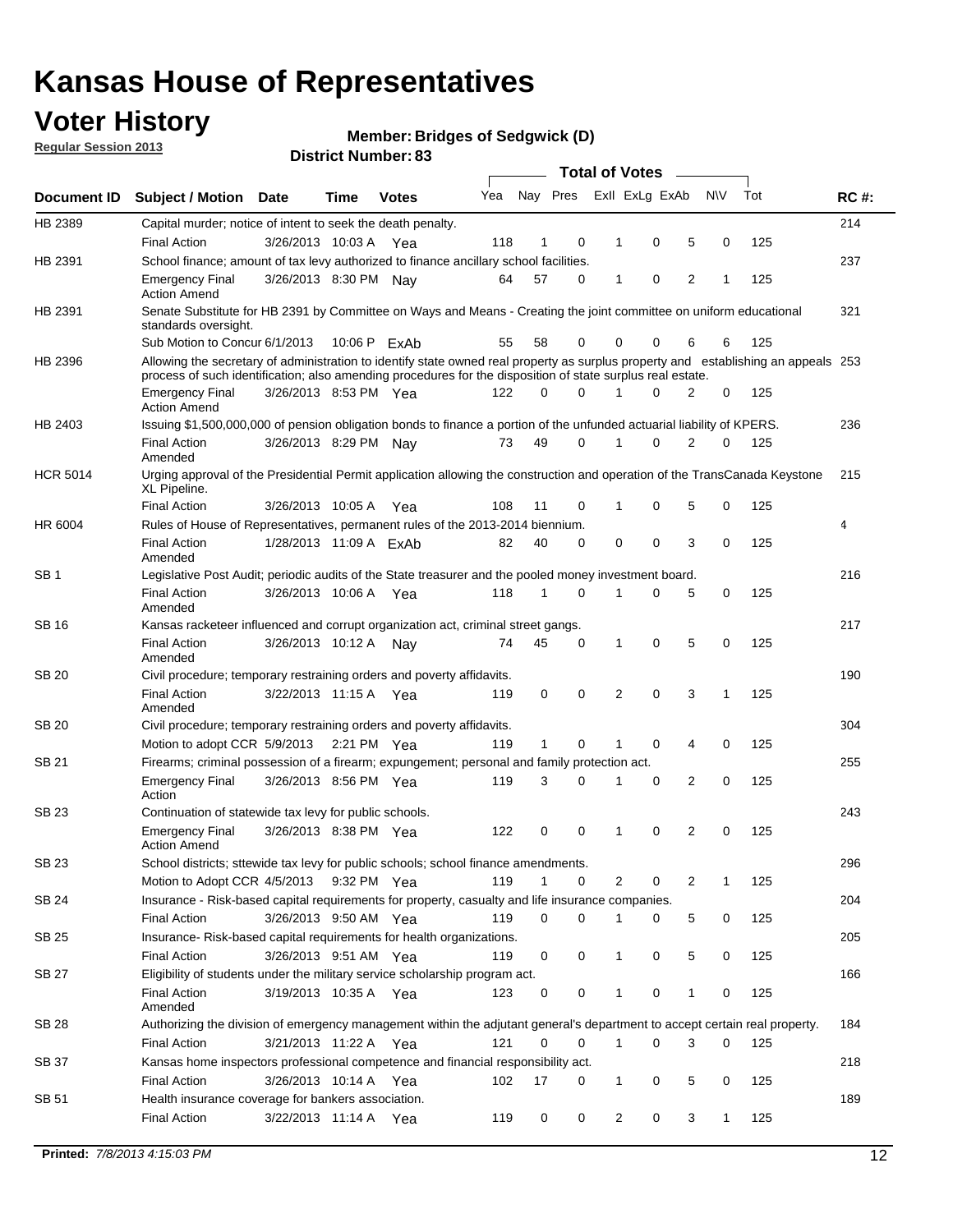## **Voter History**

**Member: Bridges of Sedgwick (D)** 

**Regular Session 2013**

|              |                                                                                                                                                                                                                                                                                                                                                                         |                       |             |              |     | <b>Total of Votes</b> |             |                |   |                |             |     |             |  |
|--------------|-------------------------------------------------------------------------------------------------------------------------------------------------------------------------------------------------------------------------------------------------------------------------------------------------------------------------------------------------------------------------|-----------------------|-------------|--------------|-----|-----------------------|-------------|----------------|---|----------------|-------------|-----|-------------|--|
| Document ID  | <b>Subject / Motion Date</b>                                                                                                                                                                                                                                                                                                                                            |                       | Time        | <b>Votes</b> | Yea | Nay Pres              |             | Exll ExLg ExAb |   |                | <b>NV</b>   | Tot | <b>RC#:</b> |  |
| SB 52        | Mortgage interest rate cap increase.                                                                                                                                                                                                                                                                                                                                    |                       |             |              |     |                       |             |                |   |                |             |     | 238         |  |
|              | <b>Emergency Final</b><br>Action                                                                                                                                                                                                                                                                                                                                        | 3/26/2013 8:32 PM Yea |             |              | 120 | 2                     | 0           |                | 0 | 2              | 0           | 125 |             |  |
| SB 56        | Transferring the recognition of county fair associations from the secretary of agriculture to the board of county<br>commissioners.                                                                                                                                                                                                                                     |                       |             |              |     |                       |             |                |   |                |             |     | 191         |  |
|              | <b>Final Action</b><br>Amended                                                                                                                                                                                                                                                                                                                                          | 3/22/2013 11:21 A     |             | Yea          | 119 | 0                     | 0           | 2              | 0 | 3              | 1           | 125 |             |  |
| SB 57        | Substitute for SB 57 by Committee on Agriculture - Agriculture; powers and duties of the department of agriculture relating to<br>poultry improvement plan and domesticated deer.                                                                                                                                                                                       |                       |             |              |     |                       |             |                |   |                |             |     | 192         |  |
|              | Final Action Sub Bill 3/22/2013 11:24 A<br>Amended                                                                                                                                                                                                                                                                                                                      |                       |             | Nav          | 79  | 40                    | 0           | 2              | 0 | 3              | 1           | 125 |             |  |
| SB 57        | Substitute for SB 57 by Committee on Agriculture - Agriculture; powers and duties of the department of agriculture relating to<br>poultry improvement plan, stockyards and domesticated deer.                                                                                                                                                                           |                       |             |              |     |                       |             |                |   |                |             |     | 262         |  |
|              | Motion to adopt CCR 4/4/2013 2:18 PM Yea                                                                                                                                                                                                                                                                                                                                |                       |             |              | 80  | 42                    | 0           | 1              | 0 | 2              | 0           | 125 |             |  |
| SB 58        | Sentencing for unlawful manufacturing of controlled substances.                                                                                                                                                                                                                                                                                                         |                       |             |              |     |                       |             |                |   |                |             |     | 219         |  |
|              | <b>Final Action</b>                                                                                                                                                                                                                                                                                                                                                     | 3/26/2013 10:15 A     |             | Yea          | 119 | 0                     | 0           | 1              | 0 | 5              | 0           | 125 |             |  |
| <b>SB 59</b> | Attorney general; reward for information.                                                                                                                                                                                                                                                                                                                               |                       |             |              |     |                       |             |                |   |                |             |     | 193         |  |
|              | <b>Final Action</b>                                                                                                                                                                                                                                                                                                                                                     | 3/22/2013 11:25 A     |             | Yea          | 119 | 0                     | 0           | 2              | 0 | 3              | 1           | 125 |             |  |
| SB 62        | Making gas pipeline safety terminology consistent with federal regulations.                                                                                                                                                                                                                                                                                             |                       |             |              |     |                       |             |                |   |                |             |     | 163         |  |
|              | <b>Final Action</b>                                                                                                                                                                                                                                                                                                                                                     | 3/19/2013 10:32 A     |             | Yea          | 123 | 0                     | 0           | 1              | 0 | 1              | 0           | 125 |             |  |
| SB 63        | Elections; voting crimes, penalties and prosecution.<br><b>Emergency Final</b>                                                                                                                                                                                                                                                                                          | 3/26/2013 8:42 PM Nay |             |              | 69  | 53                    | $\mathbf 0$ | 1              | 0 | $\overline{2}$ | $\mathbf 0$ | 125 | 246         |  |
|              | <b>Action Amend</b>                                                                                                                                                                                                                                                                                                                                                     |                       |             |              |     |                       |             |                |   |                |             |     |             |  |
| SB 68        | Driver's license examinations; locations.                                                                                                                                                                                                                                                                                                                               |                       |             |              |     |                       |             |                |   |                |             |     | 220         |  |
|              | <b>Final Action</b>                                                                                                                                                                                                                                                                                                                                                     | 3/26/2013 10:16 A     |             | Yea          | 116 | 3                     | 0           | 1              | 0 | 5              | 0           | 125 |             |  |
| SB 69        | Motor vehicles; vehicle registration and license plates.<br><b>Final Action</b>                                                                                                                                                                                                                                                                                         | 3/19/2013 10:37 A     |             |              | 117 | 6                     | 0           | 1              | 0 | 1              | 0           | 125 | 167         |  |
| SB 74        | Prison-made goods act; prohibiting prisoner production of manufactured or modular homes.                                                                                                                                                                                                                                                                                |                       |             | Yea          |     |                       |             |                |   |                |             |     | 221         |  |
|              | <b>Final Action</b>                                                                                                                                                                                                                                                                                                                                                     | 3/26/2013 10:19 A     |             |              | 87  | 32                    | 0           | 1              | 0 | 5              | 0           | 125 |             |  |
| SB 75        | Record requirements and civil penalties relating to sales of plastic bulk merchandise containers.                                                                                                                                                                                                                                                                       |                       |             | Nay          |     |                       |             |                |   |                |             |     | 222         |  |
|              | <b>Final Action</b>                                                                                                                                                                                                                                                                                                                                                     | 3/26/2013 10:21 A     |             | Yea          | 101 | 18                    | 0           | 1              | 0 | 5              | 0           | 125 |             |  |
| SB 81        |                                                                                                                                                                                                                                                                                                                                                                         |                       |             |              |     |                       |             |                |   |                |             |     | 194         |  |
|              | Open records; requests for criminal justice information; restriction of certain officials' information from publicly accessible<br>records.                                                                                                                                                                                                                             |                       |             |              |     |                       |             |                |   |                |             |     |             |  |
|              | <b>Final Action</b><br>Amended                                                                                                                                                                                                                                                                                                                                          | 3/22/2013 11:27 A     |             | Yea          | 119 | 0                     | 0           | 2              | 0 | 3              | 1           | 125 |             |  |
| <b>SB83</b>  | House Substitute for SB 83 by Committee on Taxation - Income tax deductions and modifications; severance tax; sales tax;<br>delinquent tax liabilities.                                                                                                                                                                                                                 |                       |             |              |     |                       |             |                |   |                |             |     | 187         |  |
|              | Final Action Sub Bill 3/21/2013 11:30 A Yea                                                                                                                                                                                                                                                                                                                             |                       |             |              | 96  | 25                    | 0           | 1              | 0 | 3              | 0           | 125 |             |  |
| SB 83        | House Substitute for SB 83 by Committee on Taxation--Income tax deductions and modifications; severance tax; sales tax and 260<br>compensating use tax, preseumptions relating to nexus; property tax, exemptions, new automobile manufacturinge property;<br>taxation of watercraft; leased commercial and industrial property appeals; correction of clerical errors. |                       |             |              |     |                       |             |                |   |                |             |     |             |  |
|              | Motion to adopt CCR 4/3/2013                                                                                                                                                                                                                                                                                                                                            |                       | 10:35 A Yea |              | 104 | 15                    | 0           | $\mathbf{1}$   | 0 | 3              | 2           | 125 |             |  |
| SB 84        | House Substitute for SB 84 by Committee on Taxation - Reduction to state income tax rates based on selected actual state<br>general fund receipts computations; distribution of revenues from sales and compensating use tax; reduction of                                                                                                                              |                       |             |              |     |                       |             |                |   |                |             |     | 188         |  |
|              | Final Action Sub Bill 3/21/2013 11:34 A Nay<br>Amended                                                                                                                                                                                                                                                                                                                  |                       |             |              | 82  | 39                    | $\Omega$    |                | 0 | 3              | $\Omega$    | 125 |             |  |
| SB 84        | House Substitute for SB 84 -- Reduction to state income tax rates based on selected actual state general fund receipts<br>computations; reduction of itemized deductions.                                                                                                                                                                                               |                       |             |              |     |                       |             |                |   |                |             |     | 317         |  |
|              | Motion to adopt CCR 5/28/2013 2:32 PM N\V                                                                                                                                                                                                                                                                                                                               |                       |             |              | 42  | 71                    | 0           |                | 0 | 9              | 2           | 125 |             |  |
| SB 84        | House Substitute for SB 84 -- Reduction to state income tax rates based on selected actual state general fund receipts<br>computations; reduction of itemized deductions.                                                                                                                                                                                               |                       |             |              |     |                       |             |                |   |                |             |     | 319         |  |
|              | Motion to adopt CCR 5/30/2013 9:14 PM ExAb                                                                                                                                                                                                                                                                                                                              |                       |             |              | 18  | 94                    | 0           |                | 0 | 9              | 3           | 125 | 175         |  |
| SB 85        | Motor vehicle insurance; providing proof of insurance by cellular phone or portable electronic device.<br><b>Final Action</b>                                                                                                                                                                                                                                           | 3/20/2013 10:25 A Yea |             |              | 123 | 0                     | $\Omega$    |                | 0 | 1              | 0           | 125 |             |  |
|              |                                                                                                                                                                                                                                                                                                                                                                         |                       |             |              |     |                       |             |                |   |                |             |     |             |  |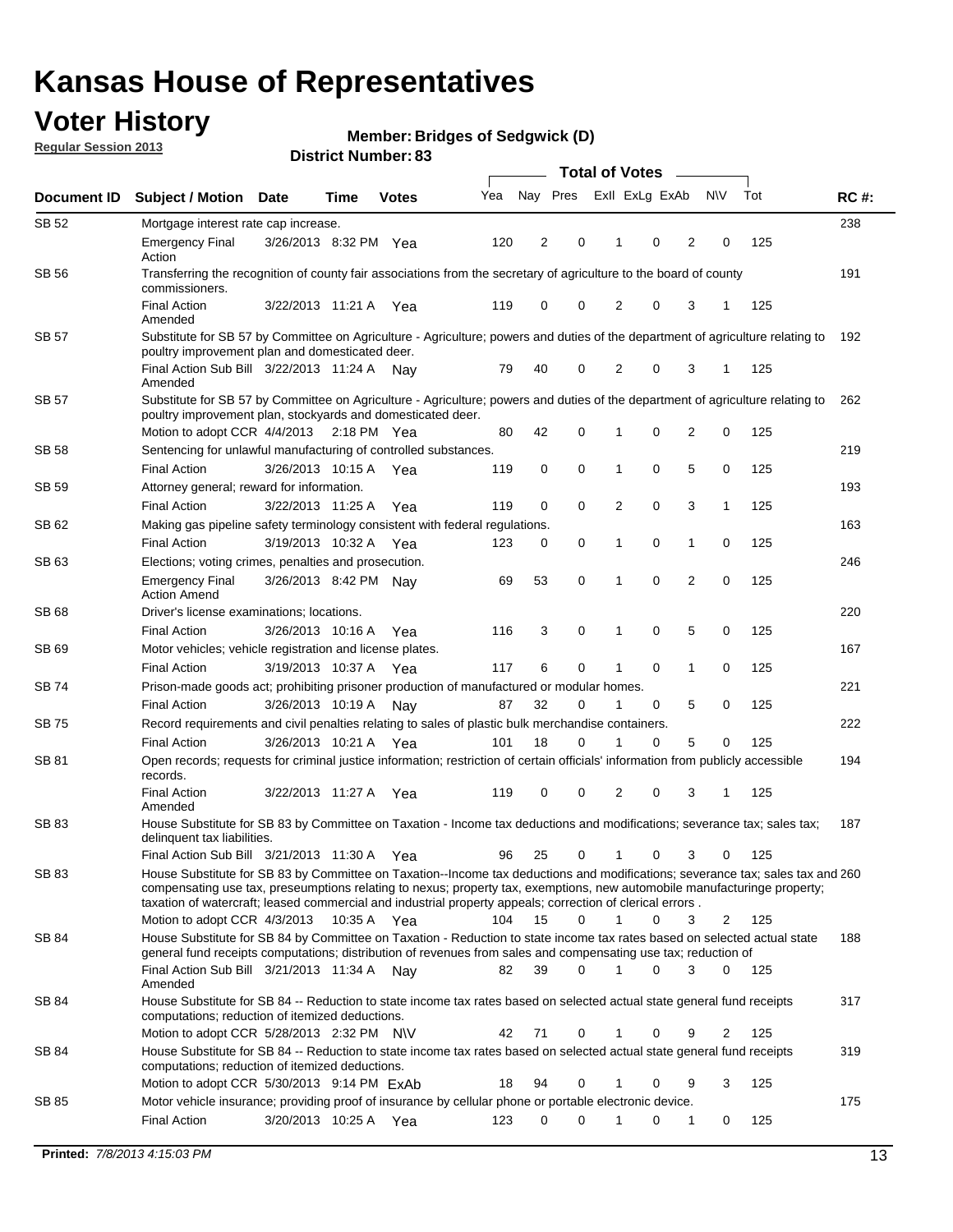## **Voter History**

**Regular Session 2013**

#### **Member: Bridges of Sedgwick (D)**

| Document ID   | <b>Subject / Motion</b>                                                                                                                       | Date                  | Time    | <b>Votes</b> | Yea | Nay Pres     |   |   | Exll ExLg ExAb |                | <b>NV</b>    | Tot | <b>RC#:</b> |
|---------------|-----------------------------------------------------------------------------------------------------------------------------------------------|-----------------------|---------|--------------|-----|--------------|---|---|----------------|----------------|--------------|-----|-------------|
| <b>SB 88</b>  | Increasing the children's advocacy center assessment fee.                                                                                     |                       |         |              |     |              |   |   |                |                |              |     | 223         |
|               | <b>Final Action</b><br>Amended                                                                                                                | 3/26/2013 10:22 A     |         | Yea          | 118 | 1            | 0 | 1 | 0              | 5              | 0            | 125 |             |
| <b>SB 96</b>  | Motor vehicles; counties with multiple registration facilities; additional registration fee.                                                  |                       |         |              |     |              |   |   |                |                |              |     | 224         |
|               | <b>Final Action</b>                                                                                                                           | 3/26/2013 10:24 A     |         | Nav          | 106 | 12           | 0 | 1 | 0              | 5              | 1            | 125 |             |
| <b>SB 96</b>  | Amended                                                                                                                                       |                       |         |              |     |              |   |   |                |                |              |     |             |
|               | Additional motor vehicle registration fees.                                                                                                   |                       |         |              |     | 8            | 0 | 1 | 0              | $\overline{2}$ | 0            |     | 263         |
| SB 102        | Motion to adopt CCR 4/4/2013 2:21 PM<br>Requiring the state treasurer to provide a list of daily deposits to the secretary of administration. |                       |         | Nay          | 114 |              |   |   |                |                |              | 125 | 195         |
|               | <b>Final Action</b>                                                                                                                           | 3/22/2013 11:28 A Yea |         |              | 119 | 0            | 0 | 2 | 0              | 3              | $\mathbf{1}$ | 125 |             |
|               | Amended                                                                                                                                       |                       |         |              |     |              |   |   |                |                |              |     |             |
| SB 102        | Enacting the second amendment protection act.                                                                                                 |                       |         |              |     |              |   |   |                |                |              |     | 295         |
|               | Motion to Adopt CCR 4/5/2013                                                                                                                  |                       |         | 9:20 PM Nay  | 96  | 24           | 0 | 2 | 0              | 2              | $\mathbf{1}$ | 125 |             |
| SB 111        | Establishing Native American legislative day at the capitol; awarding of high school diplomas.                                                |                       |         |              |     |              |   |   |                |                |              |     | 245         |
|               | <b>Emergency Final</b><br><b>Action Amend</b>                                                                                                 | 3/26/2013 8:41 PM Yea |         |              | 122 | 0            | 0 |   | 0              | 2              | 0            | 125 |             |
| <b>SB 113</b> | Credit unions; changes in certain loan limitations.                                                                                           |                       |         |              |     |              |   |   |                |                |              |     | 234         |
|               | <b>Emergency Final</b><br>Action                                                                                                              | 3/26/2013 8:25 PM Yea |         |              | 122 | 0            | 0 | 1 | 0              | $\overline{2}$ | 0            | 125 |             |
| <b>SB 118</b> | Relating to law enforcement reporting and investigation of missing persons.                                                                   |                       |         |              |     |              |   |   |                |                |              |     | 225         |
|               | <b>Final Action</b>                                                                                                                           | 3/26/2013 10:25 A     |         | Yea          | 119 | 0            | 0 | 1 | 0              | 5              | 0            | 125 |             |
| SB 120        | Enacting the Kansas farmers' market promotion act.                                                                                            |                       |         |              |     |              |   |   |                |                |              |     | 196         |
|               | <b>Final Action</b><br>Amended                                                                                                                | 3/22/2013 11:31 A Nay |         |              | 68  | 51           | 0 | 2 | 0              | 3              | 1            | 125 |             |
| <b>SB 122</b> | Kansas administrative procedure act; service of order or notice.                                                                              |                       |         |              |     |              |   |   |                |                |              |     | 226         |
|               | <b>Final Action</b><br>Amended                                                                                                                | 3/26/2013 10:26 A     |         | Yea          | 119 | 0            | 0 | 1 | 0              | 5              | 0            | 125 |             |
| SB 122        | Elections; unauthorized voting disclosures.                                                                                                   |                       |         |              |     |              |   |   |                |                |              |     | 286         |
|               | Motion to Adopt CCR 4/5/2013                                                                                                                  |                       | 6:23 PM | Nav          | 89  | 31           | 0 | 2 | 0              | 2              | 1            | 125 |             |
| SB 124        | Amending the Kansas restraint of trade act.                                                                                                   |                       |         |              |     |              |   |   |                |                |              |     | 227         |
|               | <b>Final Action</b><br>Amended                                                                                                                | 3/26/2013 10:27 A     |         | Yea          | 116 | 2            | 1 | 1 | 0              | 5              | 0            | 125 |             |
| SB 124        | Amending the Kansas restraint of trade act.                                                                                                   |                       |         |              |     |              |   |   |                |                |              |     | 273         |
|               | Motion to Adopt CCR 4/5/2013                                                                                                                  |                       | 11:06 A | Nav          | 97  | 23           | 0 | 2 | 0              | 2              | 1            | 125 |             |
| SB 128        | Career technical education incentive program amendments.                                                                                      |                       |         |              |     |              |   |   |                |                |              |     | 168         |
|               | <b>Final Action</b><br>Amended                                                                                                                | 3/19/2013 10:39 A     |         | Yea          | 123 | 0            | 0 | 1 | 0              | 1              | 0            | 125 |             |
| SB 129        | Bank commissioner: certain fees and hearing costs.                                                                                            |                       |         |              |     |              |   |   |                |                |              |     | 254         |
|               | <b>Emergency Final</b><br><b>Action Amend</b>                                                                                                 | 3/26/2013 8:55 PM Yea |         |              | 110 | 12           | 0 |   | 0              | 2              | 0            | 125 |             |
| <b>SB 129</b> | Mortgage interest rate cap increase.                                                                                                          |                       |         |              |     |              |   |   |                |                |              |     | 272         |
|               | Motion to Adopt CCR 4/5/2013 10:42 A                                                                                                          |                       |         | Yea          | 121 | 0            | 0 | 2 | 0              | $\overline{2}$ | 0            | 125 |             |
| SB 135        | Transferring boiler inspection duties from the department of labor to the state fire marshal.                                                 |                       |         |              |     |              |   |   |                |                |              |     | 228         |
|               | <b>Final Action</b>                                                                                                                           | 3/26/2013 10:28 A Yea |         |              | 114 | 5            | 0 | 1 | 0              | 5              | 0            | 125 |             |
| SB 136        | Providing veterans designation on driver's licenses and nondriver identification cards.                                                       |                       |         |              |     |              |   |   |                |                |              |     | 244         |
|               | <b>Emergency Final</b><br><b>Action Amend</b>                                                                                                 | 3/26/2013 8:39 PM Yea |         |              | 119 | 3            | 0 | 1 | 0              | $\overline{2}$ | 0            | 125 |             |
| SB 139        | Kansas money transmitter act.                                                                                                                 |                       |         |              |     |              |   |   |                |                |              |     | 229         |
|               | <b>Final Action</b>                                                                                                                           | 3/26/2013 10:30 A     |         | Yea          | 117 | $\mathbf{1}$ | 1 | 1 | 0              | 5              | 0            | 125 |             |
| SB 142        | Abortion; concerning civil actions related to abortion.                                                                                       |                       |         |              |     |              |   |   |                |                |              |     | 241         |
|               | <b>Emergency Final</b><br>Action                                                                                                              | 3/26/2013 8:36 PM Nay |         |              | 89  | 33           | 0 | 1 | 0              | 2              | 0            | 125 |             |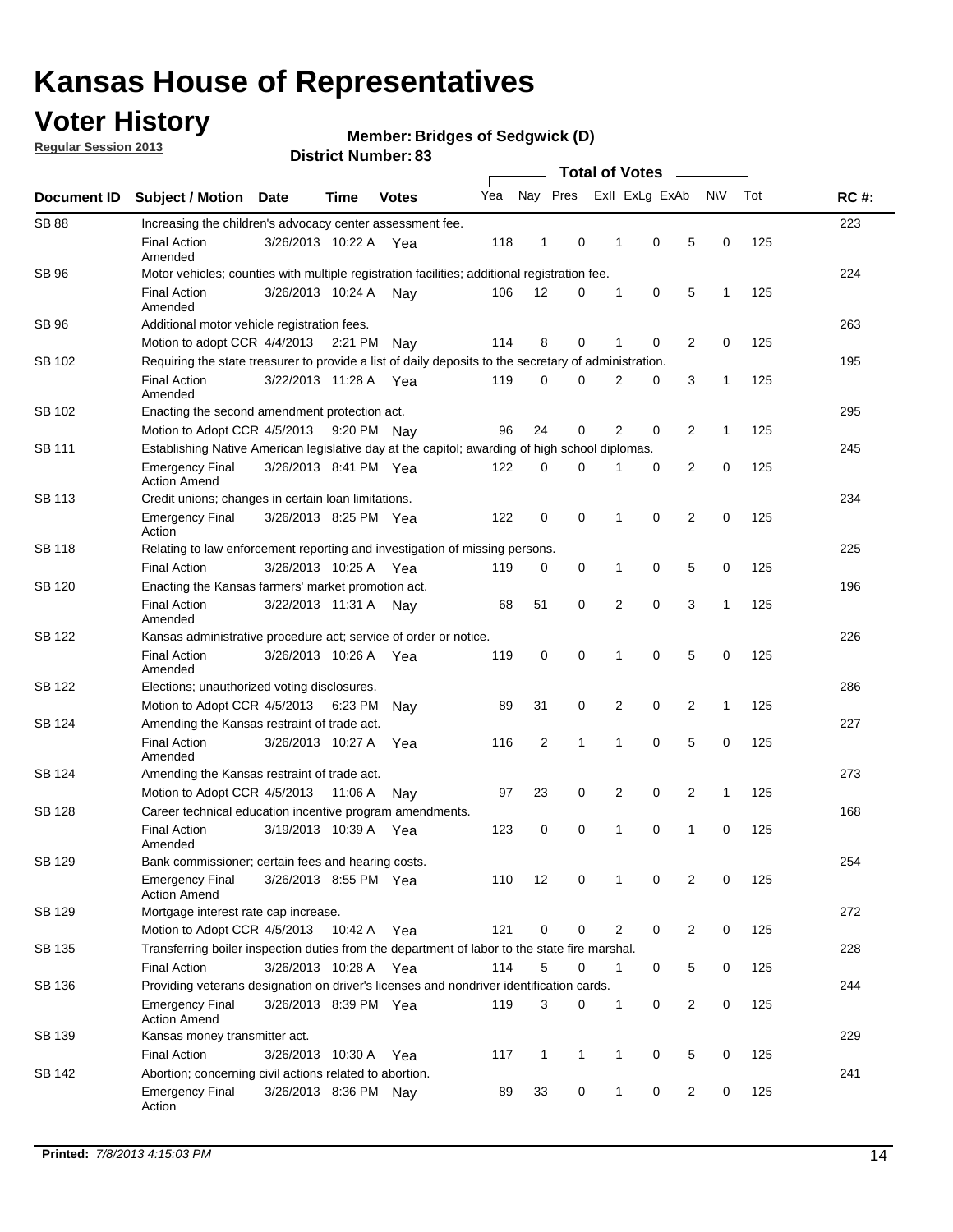## **Voter History**

**Member: Bridges of Sedgwick (D)** 

**Regular Session 2013**

| Document ID     |                                                                                                                                                                                                       |                                                                                    |                       |              | <b>Total of Votes</b> |          |   |                |                |                            |           |     |             |  |  |  |  |  |
|-----------------|-------------------------------------------------------------------------------------------------------------------------------------------------------------------------------------------------------|------------------------------------------------------------------------------------|-----------------------|--------------|-----------------------|----------|---|----------------|----------------|----------------------------|-----------|-----|-------------|--|--|--|--|--|
|                 | <b>Subject / Motion Date</b>                                                                                                                                                                          |                                                                                    | Time                  | <b>Votes</b> | Yea                   | Nay Pres |   |                | Exll ExLg ExAb |                            | <b>NV</b> | Tot | <b>RC#:</b> |  |  |  |  |  |
| <b>SB 149</b>   |                                                                                                                                                                                                       | 239<br>Drug screening for recipients of cash assistance and unemployment benefits. |                       |              |                       |          |   |                |                |                            |           |     |             |  |  |  |  |  |
|                 | <b>Emergency Final</b><br><b>Action Amend</b>                                                                                                                                                         | 3/26/2013 8:33 PM Nav                                                              |                       |              | 106                   | 16       | 0 | 1              | 0              | 2                          | 0         | 125 |             |  |  |  |  |  |
| SB 164          | Relating to the director of vehicles regulating providers of motor vehicle functions.                                                                                                                 |                                                                                    |                       |              |                       |          |   |                |                |                            |           |     | 247         |  |  |  |  |  |
|                 | <b>Emergency Final</b><br><b>Action Amend</b>                                                                                                                                                         | 3/26/2013 8:43 PM Yea                                                              |                       |              | 117                   | 5        | 0 | 1              | 0              | 2                          | 0         | 125 |             |  |  |  |  |  |
| SB 164          | Relating to the director of vehicles regulating providers of motor vehicle functions.                                                                                                                 |                                                                                    |                       |              |                       |          |   |                |                |                            |           |     | 268         |  |  |  |  |  |
|                 | Motion to adopt CCR 4/4/2013 5:32 PM Yea                                                                                                                                                              |                                                                                    |                       |              | 111                   | 9        | 0 | $\mathbf{1}$   | 0              | 2                          | 2         | 125 |             |  |  |  |  |  |
| <b>SB 166</b>   |                                                                                                                                                                                                       | Insurers supervision, rehabilitation and liquidation act; derivatives.             |                       |              |                       |          |   |                |                |                            |           |     | 206         |  |  |  |  |  |
|                 | <b>Final Action</b>                                                                                                                                                                                   | 3/26/2013 9:52 AM Yea                                                              |                       |              | 119                   | 0        | 0 | 1              | 0              | 5                          | 0         | 125 |             |  |  |  |  |  |
| SB 168          | Limiting nuisance actions against certain agricultural activities.                                                                                                                                    |                                                                                    |                       |              |                       |          |   |                |                |                            |           |     | 169         |  |  |  |  |  |
|                 | <b>Final Action</b><br>Amended                                                                                                                                                                        | 3/19/2013 10:40 A Yea                                                              |                       |              | 111                   | 12       | 0 | 1              | 0              | 1                          | 0         | 125 |             |  |  |  |  |  |
| SB 168          | Limiting nuisance actions against certain agricultural activities.                                                                                                                                    |                                                                                    |                       |              |                       |          |   |                |                |                            |           |     | 264         |  |  |  |  |  |
|                 | Motion to adopt CCR 4/4/2013                                                                                                                                                                          |                                                                                    | $2:30 \text{ PM}$ Yea |              | 110                   | 12       | 0 | 1              | 0              | 2                          | 0         | 125 |             |  |  |  |  |  |
| SB 171          | School districts; amendments to Kansas uniform financial accounting and reporting act.                                                                                                                |                                                                                    |                       |              |                       |          |   |                |                |                            |           |     | 248         |  |  |  |  |  |
|                 | <b>Emergency Final</b><br><b>Action Amend</b>                                                                                                                                                         | 3/26/2013 8:44 PM Yea                                                              |                       |              | 122                   | 0        | 0 | 1              | 0              | 2                          | 0         | 125 |             |  |  |  |  |  |
| SB 171          | School districts; amendments to Kansas uniform financial accounting and reporting act.                                                                                                                |                                                                                    |                       |              |                       |          |   |                |                |                            |           |     | 285         |  |  |  |  |  |
|                 | Motion to Adopt CCR 4/5/2013 6:19 PM Nav                                                                                                                                                              |                                                                                    |                       |              | 63                    | 57       | 0 | $\overline{2}$ | 0              | $\overline{2}$<br>125<br>1 |           |     |             |  |  |  |  |  |
| SB 171          | Appropriations for FY 2013, FY 2014, FY 2015, FY 2016, FY 2017 and FY 2018 for various state agencies; capital<br>improvement projects; claims against the state.                                     |                                                                                    |                       |              |                       |          |   |                |                |                            |           |     | 320         |  |  |  |  |  |
|                 | Motion to adopt CCR 6/1/2013 4:30 PM ExAb                                                                                                                                                             |                                                                                    |                       |              | 63                    | 51       | 0 | 0              | 0              | 8                          | 3         | 125 |             |  |  |  |  |  |
| SB 187          | Establishing the workers compensation and employment security boards nominating committee; administrative law judge<br>appointment; workers compensation appeals board.                               |                                                                                    |                       |              |                       |          |   |                |                |                            |           |     | 242         |  |  |  |  |  |
|                 | <b>Emergency Final</b><br><b>Action Amend</b>                                                                                                                                                         | 3/26/2013 8:37 PM Nav                                                              |                       |              | 88                    | 34       | 0 |                | 0              | 2                          | 0         | 125 |             |  |  |  |  |  |
| SB 187          | Amending workers compensation law provisions; establishing the workers compensation and employment security boards<br>nominating committee; notice requirements; workplace health and safety program. |                                                                                    |                       |              |                       |          |   |                |                |                            |           |     | 274         |  |  |  |  |  |
|                 | Motion to Adopt CCR 4/5/2013 11:26 A Nay                                                                                                                                                              |                                                                                    |                       |              | 89                    | 31       | 0 | 2              | 0              | 3                          | 0         | 125 |             |  |  |  |  |  |
| SB 199          | University of Kansas medical center; midwest center for stem cell therapy.                                                                                                                            |                                                                                    |                       |              |                       |          |   |                |                |                            |           |     | 235         |  |  |  |  |  |
|                 | Emergency Final<br><b>Action Amend</b>                                                                                                                                                                | 3/26/2013 8:26 PM Nav                                                              |                       |              | 90                    | 32       | 0 | 1              | 0              | 2                          | 0         | 125 |             |  |  |  |  |  |
| SB 199          | Health care; stem cell therapy and unused medications.                                                                                                                                                |                                                                                    |                       |              |                       |          |   |                |                |                            |           |     | 290         |  |  |  |  |  |
|                 | Motion to Adopt CCR 4/5/2013                                                                                                                                                                          |                                                                                    | 7:52 PM Nay           |              | 90                    | 30       | 0 | 2              | 0              | 2                          | 1         | 125 |             |  |  |  |  |  |
| SB 216          | Allowing a public building commission to acquire land for a municipal university similar to what such commission is currently<br>allowed to do for any state university.                              |                                                                                    |                       |              |                       |          |   |                |                |                            |           |     | 185         |  |  |  |  |  |
|                 | <b>Final Action</b>                                                                                                                                                                                   | 3/21/2013 11:23 A                                                                  |                       | Yea          | 121                   | 0        | 0 | 1              | 0              | 3                          | 0         | 125 |             |  |  |  |  |  |
| SB 246          | Reconciling amendments to certain statutes.                                                                                                                                                           |                                                                                    |                       |              |                       |          |   |                |                |                            |           |     | 315         |  |  |  |  |  |
|                 | <b>Emergency Final</b><br>Action                                                                                                                                                                      | 5/23/2013 2:14 PM Yea                                                              |                       |              | 111                   | 0        | 0 | $\mathbf 1$    | 0              | 8                          | 5         | 125 |             |  |  |  |  |  |
| <b>SCR 1604</b> | Joint rules for the Senate and House of Representatives, 2013-2014.                                                                                                                                   |                                                                                    |                       |              |                       |          |   |                |                |                            |           |     | 5           |  |  |  |  |  |
|                 | <b>Final Action</b><br>Amended                                                                                                                                                                        | 1/28/2013 11:12 A ExAb                                                             |                       |              | 81                    | 41       | 0 | 0              | 0              | 3                          | 0         | 125 |             |  |  |  |  |  |
| <b>SCR 1606</b> | Honoring pregnancy maintenance resource centers.                                                                                                                                                      |                                                                                    |                       |              |                       |          |   |                |                |                            |           |     | 240         |  |  |  |  |  |
|                 | <b>Emergency Final</b><br>Action                                                                                                                                                                      | 3/26/2013 8:34 PM Yea                                                              |                       |              | 122                   | 0        | 0 | 1              | 0              | 2                          | 0         | 125 |             |  |  |  |  |  |